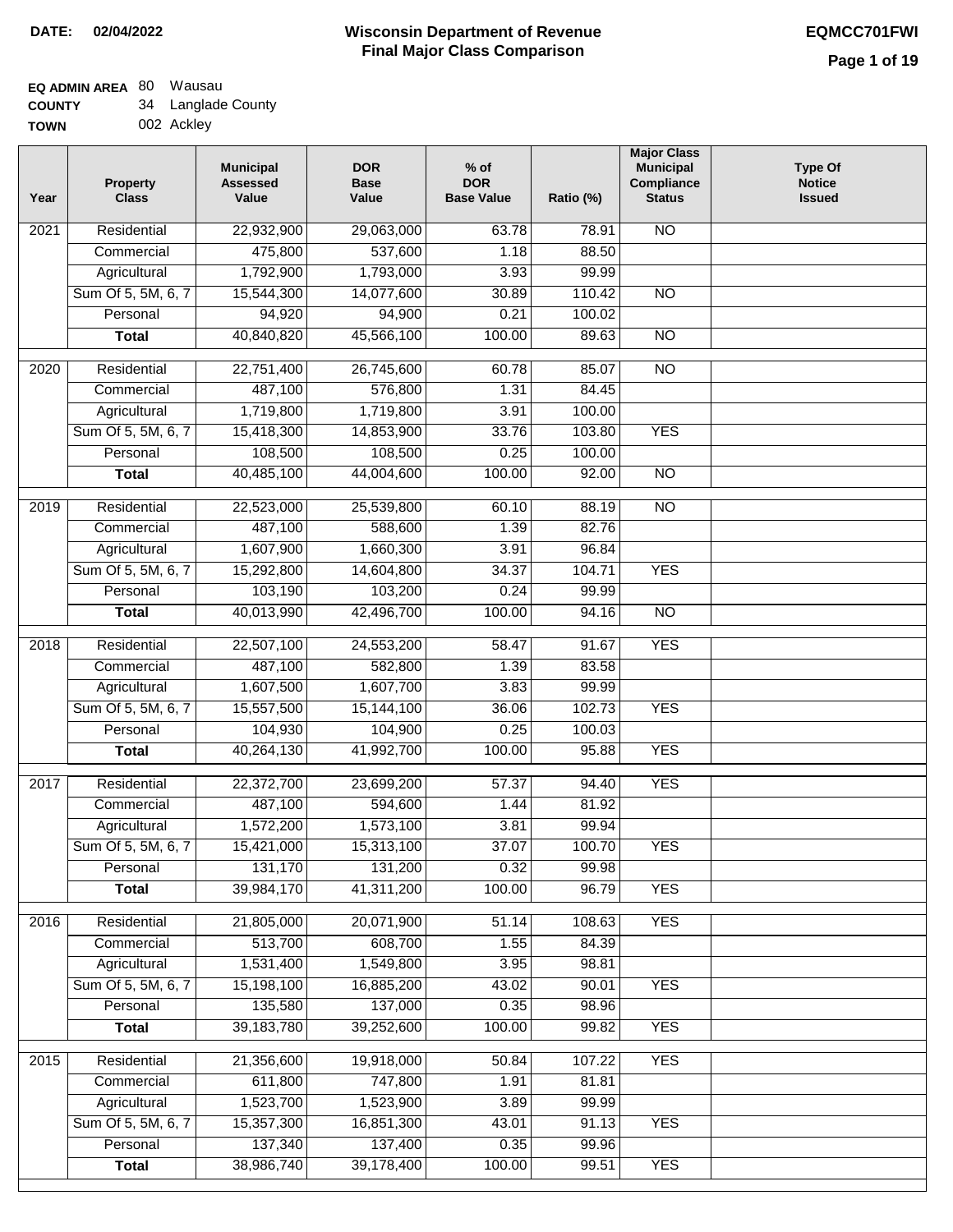# **Wisconsin Department of Revenue Final Major Class Comparison DATE: 02/04/2022 EQMCC701FWI**

# **EQ ADMIN AREA** 80 Wausau

**COUNTY TOWN** 34 Langlade County

|  | 004 Ainsworth |
|--|---------------|
|  |               |

| Year              | <b>Property</b><br><b>Class</b> | <b>Municipal</b><br><b>Assessed</b><br>Value | <b>DOR</b><br><b>Base</b><br>Value | $%$ of<br><b>DOR</b><br><b>Base Value</b> | Ratio (%) | <b>Major Class</b><br><b>Municipal</b><br>Compliance<br><b>Status</b> | <b>Type Of</b><br><b>Notice</b><br><b>Issued</b> |
|-------------------|---------------------------------|----------------------------------------------|------------------------------------|-------------------------------------------|-----------|-----------------------------------------------------------------------|--------------------------------------------------|
| 2021              | Residential                     | 63,925,100                                   | 72,595,200                         | 80.92                                     | 88.06     | <b>NO</b>                                                             |                                                  |
|                   | Commercial                      | 3,186,800                                    | 2,991,700                          | 3.33                                      | 106.52    |                                                                       |                                                  |
|                   | Agricultural                    | 130,000                                      | 129,800                            | 0.14                                      | 100.15    |                                                                       |                                                  |
|                   | Sum Of 5, 5M, 6, 7              | 13,263,900                                   | 12,908,000                         | 14.39                                     | 102.76    | <b>YES</b>                                                            |                                                  |
|                   | Personal                        | 996,200                                      | 1,082,800                          | 1.21                                      | 92.00     |                                                                       |                                                  |
|                   | <b>Total</b>                    | 81,502,000                                   | 89,707,500                         | 100.00                                    | 90.85     | $\overline{NO}$                                                       |                                                  |
| 2020              | Residential                     | 62,701,300                                   | 65,379,500                         | 77.94                                     | 95.90     | <b>YES</b>                                                            |                                                  |
|                   | Commercial                      | 3,186,800                                    | 3,149,200                          | 3.75                                      | 101.19    |                                                                       |                                                  |
|                   | Agricultural                    | 125,200                                      | 124,800                            | 0.15                                      | 100.32    |                                                                       |                                                  |
|                   | Sum Of 5, 5M, 6, 7              | 13,274,300                                   | 14,228,000                         | 16.96                                     | 93.30     | <b>YES</b>                                                            |                                                  |
|                   | Personal                        | 1,008,100                                    | 1,008,100                          | 1.20                                      | 100.00    |                                                                       |                                                  |
|                   | <b>Total</b>                    | 80,295,700                                   | 83,889,600                         | 100.00                                    | 95.72     | <b>YES</b>                                                            |                                                  |
|                   |                                 |                                              |                                    |                                           |           |                                                                       |                                                  |
| 2019              | Residential                     | 62,176,600                                   | 65,521,900                         | 79.49                                     | 94.89     | <b>YES</b>                                                            |                                                  |
|                   | Commercial                      | 3,186,800                                    | 3,213,500                          | 3.90                                      | 99.17     |                                                                       |                                                  |
|                   | Agricultural                    | 120,000                                      | 119,700                            | 0.15                                      | 100.25    |                                                                       |                                                  |
|                   | Sum Of 5, 5M, 6, 7              | 12,898,500                                   | 12,602,300                         | 15.29                                     | 102.35    | <b>YES</b>                                                            |                                                  |
|                   | Personal                        | 974,300                                      | 974,300                            | 1.18                                      | 100.00    |                                                                       |                                                  |
|                   | <b>Total</b>                    | 79,356,200                                   | 82,431,700                         | 100.00                                    | 96.27     | <b>YES</b>                                                            |                                                  |
| $\overline{2018}$ | Residential                     | 61,724,000                                   | 63, 151, 300                       | 78.46                                     | 97.74     | <b>YES</b>                                                            |                                                  |
|                   | Commercial                      | 3,207,800                                    | 3,202,200                          | 3.98                                      | 100.17    |                                                                       |                                                  |
|                   | Agricultural                    | 116,700                                      | 116,800                            | 0.15                                      | 99.91     |                                                                       |                                                  |
|                   | Sum Of 5, 5M, 6, 7              | 13,281,100                                   | 13,043,300                         | 16.21                                     | 101.82    | <b>YES</b>                                                            |                                                  |
|                   | Personal                        | 973,000                                      | 973,000                            | 1.21                                      | 100.00    |                                                                       |                                                  |
|                   | <b>Total</b>                    | 79,302,600                                   | 80,486,600                         | 100.00                                    | 98.53     | <b>YES</b>                                                            |                                                  |
| 2017              | Residential                     | 61,250,100                                   | 61,295,200                         | 78.40                                     | 99.93     | <b>YES</b>                                                            |                                                  |
|                   | Commercial                      | 3,199,700                                    | 3,259,300                          | 4.17                                      | 98.17     |                                                                       |                                                  |
|                   | Agricultural                    | 113,900                                      | 113,800                            | 0.15                                      | 100.09    |                                                                       |                                                  |
|                   | Sum Of 5, 5M, 6, 7              | 13,731,700                                   | 12,492,100                         | 15.98                                     | 109.92    | <b>YES</b>                                                            |                                                  |
|                   | Personal                        | 1,023,200                                    | 1,023,200                          | 1.31                                      | 100.00    |                                                                       |                                                  |
|                   | <b>Total</b>                    | 79,318,600                                   | 78,183,600                         | 100.00                                    | 101.45    | <b>YES</b>                                                            |                                                  |
|                   |                                 |                                              |                                    |                                           |           |                                                                       |                                                  |
| 2016              | Residential                     | 60,139,100                                   | 60,086,000                         | 75.80                                     | 100.09    | <b>YES</b>                                                            |                                                  |
|                   | Commercial                      | 3,199,700                                    | 3,259,300                          | 4.11                                      | 98.17     |                                                                       |                                                  |
|                   | Agricultural                    | 112,200                                      | 112,000                            | 0.14                                      | 100.18    |                                                                       |                                                  |
|                   | Sum Of 5, 5M, 6, 7              | 13,873,800                                   | 14,757,400                         | 18.62                                     | 94.01     | <b>YES</b>                                                            |                                                  |
|                   | Personal                        | 1,050,900                                    | 1,050,900                          | 1.33                                      | 100.00    |                                                                       |                                                  |
|                   | <b>Total</b>                    | 78,375,700                                   | 79,265,600                         | 100.00                                    | 98.88     | <b>YES</b>                                                            |                                                  |
| 2015              | Residential                     | 59,400,500                                   | 59,380,600                         | 75.94                                     | 100.03    | <b>YES</b>                                                            |                                                  |
|                   | Commercial                      | 3,175,900                                    | 3,325,800                          | 4.25                                      | 95.49     |                                                                       |                                                  |
|                   | Agricultural                    | 110,500                                      | 110,500                            | 0.14                                      | 100.00    |                                                                       |                                                  |
|                   | Sum Of 5, 5M, 6, 7              | 13,962,900                                   | 14,269,200                         | 18.25                                     | 97.85     | <b>YES</b>                                                            |                                                  |
|                   | Personal                        | 1,104,100                                    | 1,104,100                          | 1.41                                      | 100.00    |                                                                       |                                                  |
|                   | <b>Total</b>                    | 77,753,900                                   | 78,190,200                         | 100.00                                    | 99.44     | <b>YES</b>                                                            |                                                  |
|                   |                                 |                                              |                                    |                                           |           |                                                                       |                                                  |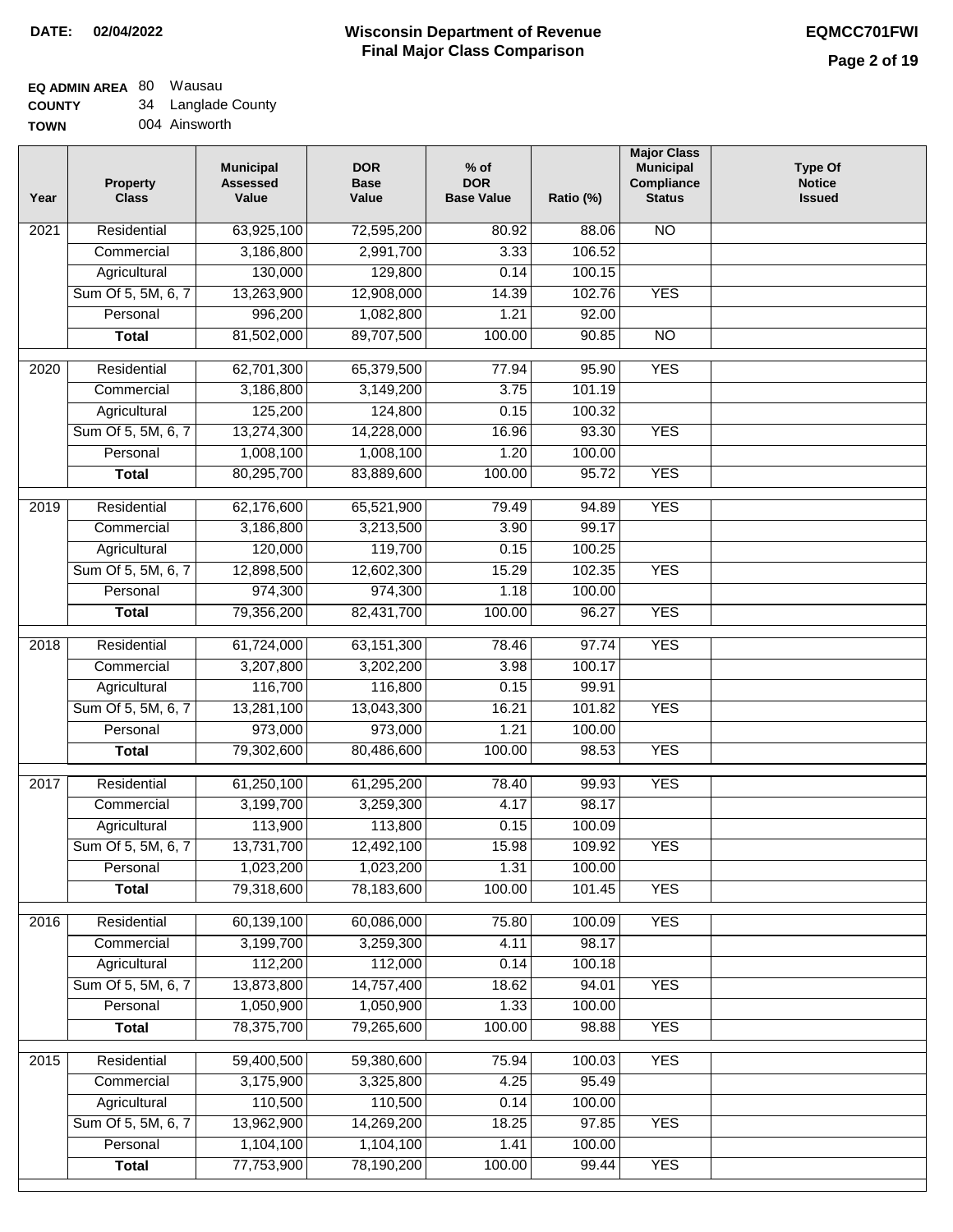| <b>TOWN</b> | 006 Antigo |
|-------------|------------|

| Year              | <b>Property</b><br><b>Class</b> | <b>Municipal</b><br><b>Assessed</b><br>Value | <b>DOR</b><br><b>Base</b><br>Value | % of<br><b>DOR</b><br><b>Base Value</b> | Ratio (%) | <b>Major Class</b><br><b>Municipal</b><br>Compliance<br><b>Status</b> | <b>Type Of</b><br><b>Notice</b><br><b>Issued</b> |
|-------------------|---------------------------------|----------------------------------------------|------------------------------------|-----------------------------------------|-----------|-----------------------------------------------------------------------|--------------------------------------------------|
| $\overline{202}1$ | Residential                     | 70,520,820                                   | 83,847,200                         | 72.95                                   | 84.11     | N <sub>O</sub>                                                        |                                                  |
|                   | Commercial                      | 14,356,030                                   | 15,180,400                         | 13.21                                   | 94.57     | <b>YES</b>                                                            |                                                  |
|                   | Agricultural                    | 2,503,104                                    | 2,503,000                          | 2.18                                    | 100.00    |                                                                       |                                                  |
|                   | Sum Of 5, 5M, 6, 7              | 14,576,710                                   | 12,959,200                         | 11.27                                   | 112.48    | $\overline{NO}$                                                       |                                                  |
|                   | Personal                        | 451,637                                      | 451,600                            | 0.39                                    | 100.01    |                                                                       |                                                  |
|                   | <b>Total</b>                    | 102,408,301                                  | 114,941,400                        | 100.00                                  | 89.10     | $\overline{NO}$                                                       |                                                  |
| $\overline{2020}$ | Residential                     | 70,014,510                                   | 77,176,400                         | 70.00                                   | 90.72     | <b>YES</b>                                                            |                                                  |
|                   | Commercial                      | 14,785,620                                   | 16,407,500                         | 14.88                                   | 90.12     | <b>YES</b>                                                            |                                                  |
|                   | Agricultural                    | 2,410,464                                    | 2,410,300                          | 2.19                                    | 100.01    |                                                                       |                                                  |
|                   | Sum Of 5, 5M, 6, 7              | 14,569,120                                   | 13,782,300                         | 12.50                                   | 105.71    | <b>YES</b>                                                            |                                                  |
|                   | Personal                        | 476,857                                      | 476,800                            | 0.43                                    | 100.01    |                                                                       |                                                  |
|                   | <b>Total</b>                    | 102,256,571                                  | 110,253,300                        | 100.00                                  | 92.75     | <b>YES</b>                                                            |                                                  |
| $\frac{2019}{ }$  | Residential                     | 69,841,530                                   | 74,029,900                         | 69.06                                   | 94.34     | <b>YES</b>                                                            |                                                  |
|                   | Commercial                      | 14,417,460                                   | 16,366,600                         | 15.27                                   | 88.09     | $\overline{NO}$                                                       |                                                  |
|                   | Agricultural                    | 2,312,371                                    | 2,312,200                          | 2.16                                    | 100.01    |                                                                       |                                                  |
|                   | Sum Of 5, 5M, 6, 7              | 14,560,770                                   | 14,102,200                         | 13.16                                   | 103.25    | <b>YES</b>                                                            |                                                  |
|                   | Personal                        | 388,526                                      | 388,500                            | 0.36                                    | 100.01    |                                                                       |                                                  |
|                   | <b>Total</b>                    | 101,520,657                                  | 107,199,400                        | 100.00                                  | 94.70     | $\overline{NO}$                                                       |                                                  |
|                   |                                 |                                              |                                    |                                         |           |                                                                       |                                                  |
| 2018              | Residential                     | 69,791,710                                   | 71,090,100                         | 68.36                                   | 98.17     | <b>YES</b>                                                            |                                                  |
|                   | Commercial                      | 14,126,450                                   | 15,917,000                         | 15.31                                   | 88.75     | <b>NO</b>                                                             |                                                  |
|                   | Agricultural                    | 2,246,779                                    | 2,246,700                          | 2.16                                    | 100.00    |                                                                       |                                                  |
|                   | Sum Of 5, 5M, 6, 7              | 14,641,380                                   | 14,353,200                         | 13.80                                   | 102.01    | <b>YES</b>                                                            |                                                  |
|                   | Personal                        | 387,565                                      | 387,600                            | 0.37                                    | 99.99     |                                                                       |                                                  |
|                   | <b>Total</b>                    | 101,193,884                                  | 103,994,600                        | 100.00                                  | 97.31     | <b>NO</b>                                                             |                                                  |
| 2017              | Residential                     | 69,690,090                                   | 71,050,900                         | 67.84                                   | 98.08     | <b>YES</b>                                                            |                                                  |
|                   | Commercial                      | 14,120,700                                   | 16,240,400                         | 15.51                                   | 86.95     | $\overline{N}$                                                        |                                                  |
|                   | Agricultural                    | 2,188,898                                    | 2,188,700                          | 2.09                                    | 100.01    |                                                                       |                                                  |
|                   | Sum Of 5, 5M, 6, 7              | 14,293,780                                   | 14,606,800                         | 13.95                                   | 97.86     | <b>YES</b>                                                            |                                                  |
|                   | Personal                        | 648,126                                      | 648,200                            | 0.62                                    | 99.99     |                                                                       |                                                  |
|                   | <b>Total</b>                    | 100,941,594                                  | 104,735,000                        | 100.00                                  | 96.38     | <b>NO</b>                                                             |                                                  |
| 2016              | Residential                     | 69,362,540                                   | 64,750,000                         | 69.19                                   | 107.12    | <b>YES</b>                                                            |                                                  |
|                   | Commercial                      | 14,068,400                                   | 12,890,500                         | 13.77                                   | 109.14    | <b>YES</b>                                                            |                                                  |
|                   | Agricultural                    | 2,157,007                                    | 2,157,000                          | 2.30                                    | 100.00    |                                                                       |                                                  |
|                   | Sum Of 5, 5M, 6, 7              | 14,407,010                                   | 13,173,100                         | 14.08                                   | 109.37    | <b>YES</b>                                                            |                                                  |
|                   | Personal                        | 616,863                                      | 616,900                            | 0.66                                    | 99.99     |                                                                       |                                                  |
|                   | <b>Total</b>                    | 100,611,820                                  | 93,587,500                         | 100.00                                  | 107.51    | <b>YES</b>                                                            |                                                  |
| 2015              | Residential                     | 68,506,330                                   | 65,818,500                         | 69.07                                   | 104.08    | <b>YES</b>                                                            |                                                  |
|                   | Commercial                      | 13,091,280                                   | 13,853,900                         | 14.54                                   | 94.50     | <b>YES</b>                                                            |                                                  |
|                   | Agricultural                    | 2,130,760                                    | 2,130,900                          | 2.24                                    | 99.99     |                                                                       |                                                  |
|                   | Sum Of 5, 5M, 6, 7              | 14,322,490                                   | 12,831,000                         | 13.46                                   | 111.62    | <b>NO</b>                                                             |                                                  |
|                   | Personal                        | 662,251                                      | 662,300                            | 0.69                                    | 99.99     |                                                                       |                                                  |
|                   | <b>Total</b>                    | 98,713,111                                   | 95,296,600                         | 100.00                                  | 103.59    | NO                                                                    |                                                  |
|                   |                                 |                                              |                                    |                                         |           |                                                                       |                                                  |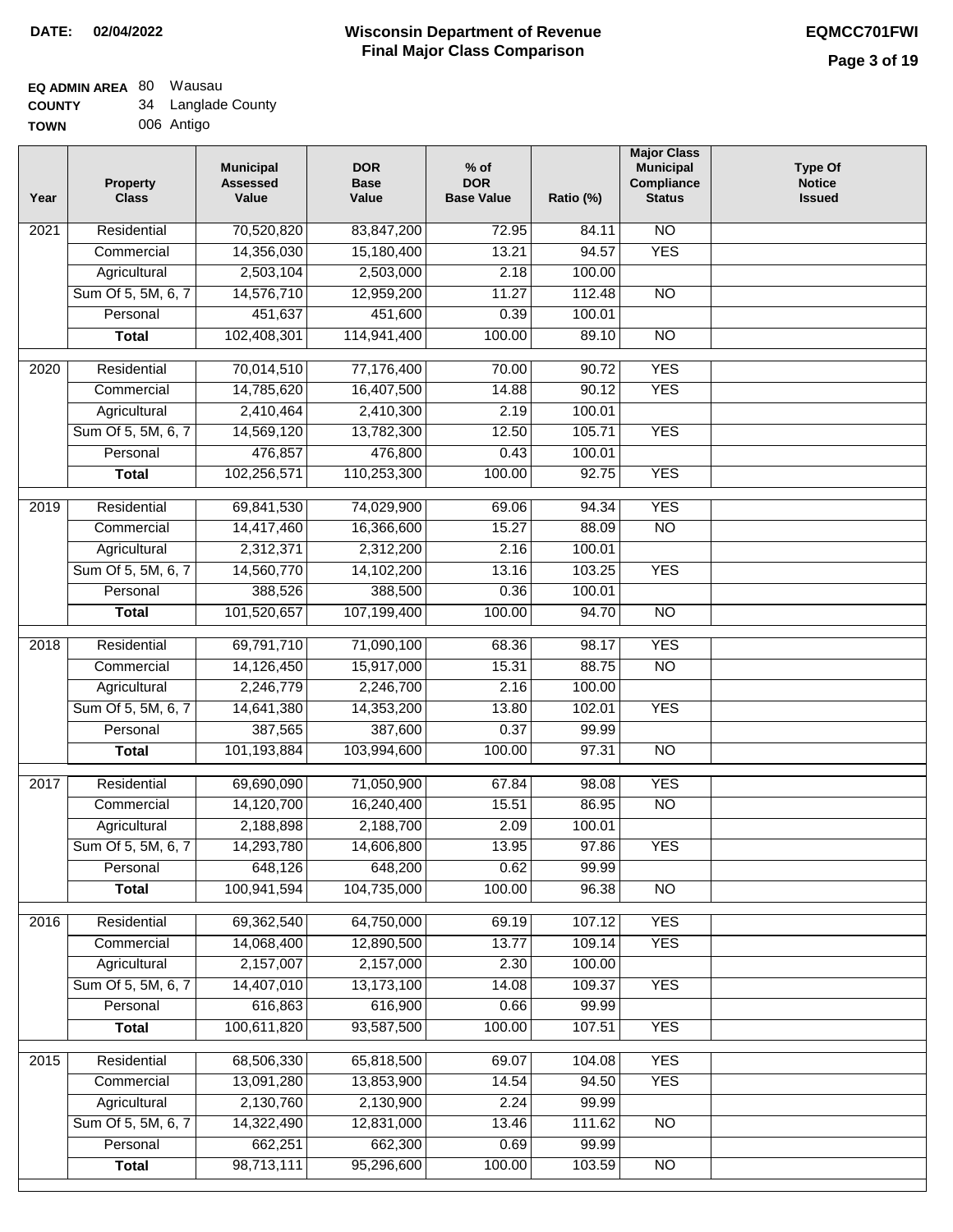| /Ν | 008 Elcho |
|----|-----------|
|    |           |

| Year              | <b>Property</b><br><b>Class</b> | <b>Municipal</b><br><b>Assessed</b><br>Value | <b>DOR</b><br><b>Base</b><br>Value | % of<br><b>DOR</b><br><b>Base Value</b> | Ratio (%)        | <b>Major Class</b><br><b>Municipal</b><br>Compliance<br><b>Status</b> | <b>Type Of</b><br><b>Notice</b><br><b>Issued</b> |
|-------------------|---------------------------------|----------------------------------------------|------------------------------------|-----------------------------------------|------------------|-----------------------------------------------------------------------|--------------------------------------------------|
| $\overline{202}1$ | Residential                     | 230,890,300                                  | 239,194,500                        | 86.55                                   | 96.53            | <b>YES</b>                                                            |                                                  |
|                   | Commercial                      | 8,831,200                                    | 7,912,300                          | 2.86                                    | 111.61           |                                                                       |                                                  |
|                   | Agricultural                    | 178,200                                      | 189,500                            | 0.07                                    | 94.04            |                                                                       |                                                  |
|                   | Sum Of 5, 5M, 6, 7              | 25,054,900                                   | 23,460,900                         | 8.49                                    | 106.79           |                                                                       |                                                  |
|                   | Personal                        | 5,282,800                                    | 5,620,000                          | 2.03                                    | 94.00            |                                                                       |                                                  |
|                   | <b>Total</b>                    | 270,237,400                                  | 276, 377, 200                      | 100.00                                  | 97.78            | <b>YES</b>                                                            |                                                  |
| $\overline{2020}$ | Residential                     | 227,241,400                                  | 237,688,000                        | 86.94                                   | 95.60            | <b>YES</b>                                                            |                                                  |
|                   | Commercial                      | 8,760,900                                    | 8,427,400                          | 3.08                                    | 103.96           |                                                                       |                                                  |
|                   | Agricultural                    | 178,300                                      | 182,000                            | 0.07                                    | 97.97            |                                                                       |                                                  |
|                   | Sum Of 5, 5M, 6, 7              | 25,110,900                                   | 21,764,900                         | 7.96                                    | 115.37           |                                                                       |                                                  |
|                   | Personal                        | 5,230,800                                    | 5,337,500                          | 1.95                                    | 98.00            |                                                                       |                                                  |
|                   | <b>Total</b>                    | 266,522,300                                  | 273,399,800                        | 100.00                                  | 97.48            | <b>YES</b>                                                            |                                                  |
|                   |                                 |                                              |                                    |                                         |                  |                                                                       |                                                  |
| 2019              | Residential                     | 225,768,500                                  | 231,568,600                        | 86.12                                   | 97.50            | <b>YES</b>                                                            |                                                  |
|                   | Commercial                      | 8,737,700                                    | 8,574,400                          | 3.19                                    | 101.90           |                                                                       |                                                  |
|                   | Agricultural                    | 180,400                                      | 174,700                            | 0.06                                    | 103.26           |                                                                       |                                                  |
|                   | Sum Of 5, 5M, 6, 7              | 25, 171, 300                                 | 23,585,700                         | 8.77                                    | 106.72           |                                                                       |                                                  |
|                   | Personal                        | 5,138,500                                    | 4,988,900                          | 1.86                                    | 103.00           |                                                                       |                                                  |
|                   | <b>Total</b>                    | 264,996,400                                  | 268,892,300                        | 100.00                                  | 98.55            | <b>YES</b>                                                            |                                                  |
| 2018              | Residential                     | 224,116,500                                  | 223,276,200                        | 85.69                                   | 100.38           | <b>YES</b>                                                            |                                                  |
|                   | Commercial                      | 8,488,700                                    | 8,250,200                          | 3.17                                    | 102.89           |                                                                       |                                                  |
|                   | Agricultural                    | 173,500                                      | 170,100                            | 0.07                                    | 102.00           |                                                                       |                                                  |
|                   | Sum Of 5, 5M, 6, 7              | 25,565,400                                   | 23,932,600                         | 9.19                                    | 106.82           |                                                                       |                                                  |
|                   | Personal                        | 5,018,600                                    | 4,920,300                          | 1.89                                    | 102.00           |                                                                       |                                                  |
|                   | <b>Total</b>                    | 263,362,700                                  | 260,549,400                        | 100.00                                  | 101.08           | <b>YES</b>                                                            |                                                  |
| 2017              | Residential                     | 221,817,300                                  | 214,710,500                        | 85.75                                   | 103.31           | <b>YES</b>                                                            |                                                  |
|                   | Commercial                      | 8,390,400                                    | 8,321,600                          | 3.32                                    | 100.83           |                                                                       |                                                  |
|                   | Agricultural                    | 169,700                                      | 165,800                            | 0.07                                    | 102.35           |                                                                       |                                                  |
|                   | Sum Of 5, 5M, 6, 7              | 25,294,700                                   | 22,219,000                         | 8.87                                    | 113.84           |                                                                       |                                                  |
|                   | Personal                        | 5,070,600                                    | 4,971,200                          | 1.99                                    | 102.00           |                                                                       |                                                  |
|                   | <b>Total</b>                    | 260,742,700                                  | 250,388,100                        | 100.00                                  | 104.14           | <b>YES</b>                                                            |                                                  |
| 2016              | Residential                     | 220, 163, 500                                | 217,138,500                        | 84.74                                   | 101.39           | <b>YES</b>                                                            |                                                  |
|                   | Commercial                      | 8,309,700                                    | 7,895,400                          | 3.08                                    | 105.25           |                                                                       |                                                  |
|                   | Agricultural                    | 170,500                                      | 163,700                            | 0.06                                    | 104.15           |                                                                       |                                                  |
|                   | Sum Of 5, 5M, 6, 7              | 25,389,900                                   | 26,194,200                         | 10.22                                   | 96.93            | <b>YES</b>                                                            |                                                  |
|                   | Personal                        | 5,054,400                                    | 4,859,900                          | 1.90                                    | 104.00           |                                                                       |                                                  |
|                   | <b>Total</b>                    | 259,088,000                                  | 256,251,700                        | 100.00                                  | 101.11           | <b>YES</b>                                                            |                                                  |
|                   |                                 |                                              |                                    |                                         |                  | <b>YES</b>                                                            |                                                  |
| 2015              | Residential                     | 218,181,800<br>7,900,900                     | 206,965,500<br>7,655,500           | 84.43<br>3.12                           | 105.42<br>103.21 |                                                                       |                                                  |
|                   | Commercial<br>Agricultural      | 172,600                                      | 161,400                            | 0.07                                    | 106.94           |                                                                       |                                                  |
|                   | Sum Of 5, 5M, 6, 7              | 26,016,800                                   | 25,640,200                         | 10.46                                   | 101.47           | <b>YES</b>                                                            |                                                  |
|                   | Personal                        | 5,033,600                                    | 4,704,400                          | 1.92                                    | 107.00           |                                                                       |                                                  |
|                   | <b>Total</b>                    | 257,305,700                                  | 245,127,000                        | 100.00                                  | 104.97           | <b>YES</b>                                                            |                                                  |
|                   |                                 |                                              |                                    |                                         |                  |                                                                       |                                                  |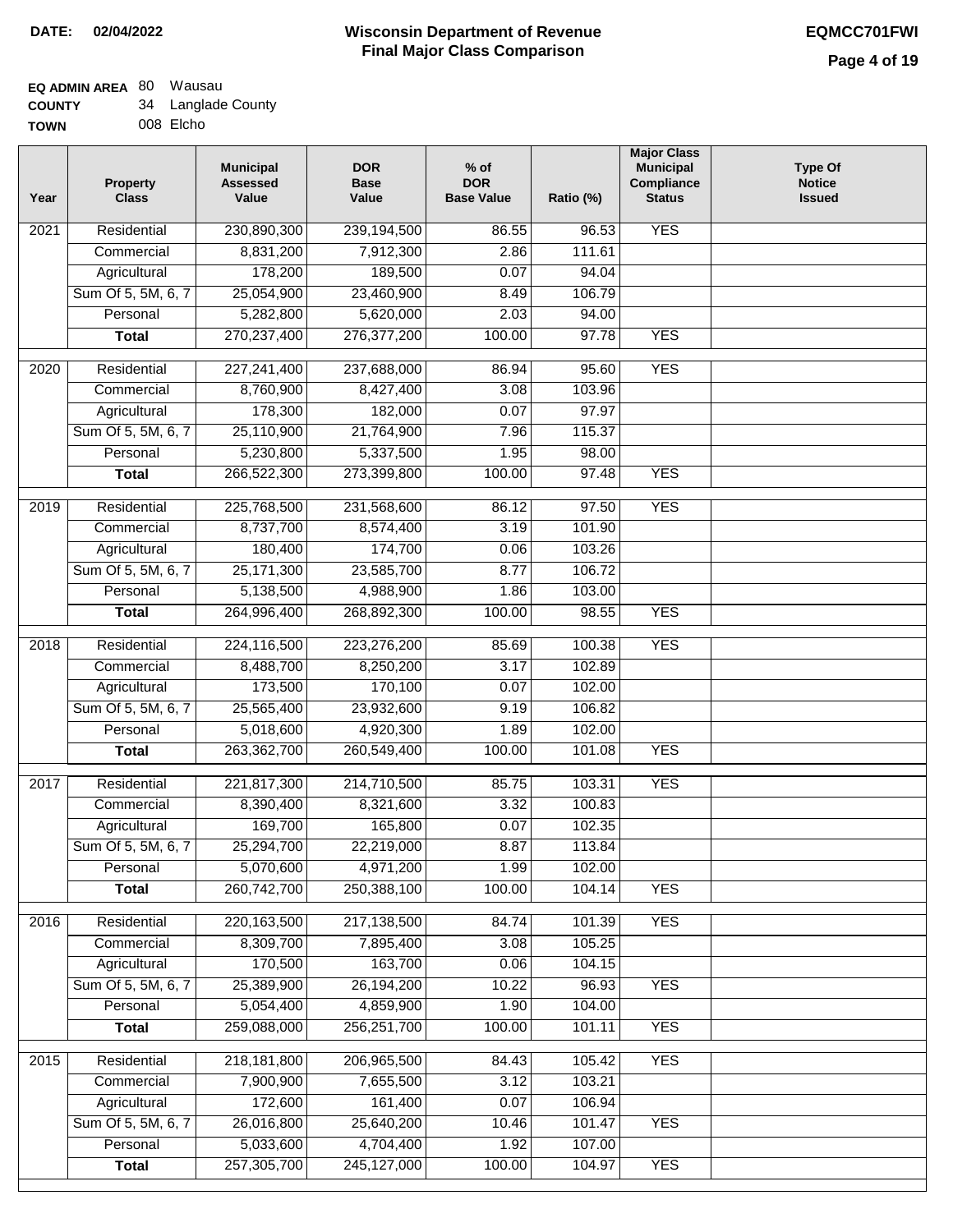# **Wisconsin Department of Revenue Final Major Class Comparison DATE: 02/04/2022 EQMCC701FWI**

# **EQ ADMIN AREA** 80 Wausau

**COUNTY TOWN** 34 Langlade County

| 010 Evergreen |
|---------------|

| Year | <b>Property</b><br><b>Class</b> | <b>Municipal</b><br><b>Assessed</b><br>Value | <b>DOR</b><br><b>Base</b><br>Value | $%$ of<br><b>DOR</b><br><b>Base Value</b> | Ratio (%) | <b>Major Class</b><br><b>Municipal</b><br>Compliance<br><b>Status</b> | <b>Type Of</b><br><b>Notice</b><br><b>Issued</b> |
|------|---------------------------------|----------------------------------------------|------------------------------------|-------------------------------------------|-----------|-----------------------------------------------------------------------|--------------------------------------------------|
| 2021 | Residential                     | 26,398,800                                   | 27,541,100                         | 69.61                                     | 95.85     | <b>YES</b>                                                            |                                                  |
|      | Commercial                      | 770,600                                      | 701,300                            | 1.77                                      | 109.88    |                                                                       |                                                  |
|      | Agricultural                    | 492,100                                      | 518,900                            | 1.31                                      | 94.84     |                                                                       |                                                  |
|      | Sum Of 5, 5M, 6, 7              | 10,503,800                                   | 10,725,600                         | 27.11                                     | 97.93     | <b>YES</b>                                                            |                                                  |
|      | Personal                        | 74,600                                       | 78,500                             | 0.20                                      | 95.03     |                                                                       |                                                  |
|      | <b>Total</b>                    | 38,239,900                                   | 39,565,400                         | 100.00                                    | 96.65     | <b>YES</b>                                                            |                                                  |
| 2020 | Residential                     | 26,113,800                                   | 27,516,300                         | 68.53                                     | 94.90     | <b>YES</b>                                                            |                                                  |
|      | Commercial                      | 770,600                                      | 738,200                            | 1.84                                      | 104.39    |                                                                       |                                                  |
|      | Agricultural                    | 499,000                                      | 500,600                            | 1.25                                      | 99.68     |                                                                       |                                                  |
|      | Sum Of 5, 5M, 6, 7              | 10,760,000                                   | 11,319,300                         | 28.19                                     | 95.06     | <b>YES</b>                                                            |                                                  |
|      | Personal                        | 73,400                                       | 76,400                             | 0.19                                      | 96.07     |                                                                       |                                                  |
|      | <b>Total</b>                    | 38,216,800                                   | 40,150,800                         | 100.00                                    | 95.18     | <b>YES</b>                                                            |                                                  |
|      |                                 |                                              |                                    |                                           |           |                                                                       |                                                  |
| 2019 | Residential                     | 21,577,300                                   | 25,176,300                         | 69.06                                     | 85.70     | <b>NO</b>                                                             |                                                  |
|      | Commercial                      | 699,000                                      | 692,700                            | 1.90                                      | 100.91    |                                                                       |                                                  |
|      | Agricultural                    | 476,300                                      | 499,300                            | 1.37                                      | 95.39     |                                                                       |                                                  |
|      | Sum Of 5, 5M, 6, 7              | 10,486,900                                   | 10,033,200                         | 27.52                                     | 104.52    | <b>YES</b>                                                            |                                                  |
|      | Personal                        | 48,100                                       | 52,300                             | 0.14                                      | 91.97     |                                                                       |                                                  |
|      | <b>Total</b>                    | 33,287,600                                   | 36,453,800                         | 100.00                                    | 91.31     | <b>NO</b>                                                             |                                                  |
| 2018 | Residential                     | 21,462,800                                   | 24,073,600                         | 67.92                                     | 89.15     | <b>NO</b>                                                             |                                                  |
|      | Commercial                      | 666,500                                      | 650,900                            | 1.84                                      | 102.40    |                                                                       |                                                  |
|      | Agricultural                    | 454,700                                      | 476,500                            | 1.34                                      | 95.42     |                                                                       |                                                  |
|      | Sum Of 5, 5M, 6, 7              | 11,000,400                                   | 10,181,800                         | 28.73                                     | 108.04    | <b>YES</b>                                                            |                                                  |
|      | Personal                        | 55,900                                       | 58,900                             | 0.17                                      | 94.91     |                                                                       |                                                  |
|      | <b>Total</b>                    | 33,640,300                                   | 35,441,700                         | 100.00                                    | 94.92     | <b>NO</b>                                                             |                                                  |
| 2017 | Residential                     | 21,315,500                                   | 23,001,600                         | 64.23                                     | 92.67     | <b>YES</b>                                                            |                                                  |
|      | Commercial                      | 650,900                                      | 647,500                            | 1.81                                      | 100.53    |                                                                       |                                                  |
|      | Agricultural                    | 442,400                                      | 466,800                            | 1.30                                      | 94.77     |                                                                       |                                                  |
|      | Sum Of 5, 5M, 6, 7              | 10,942,900                                   | 11,609,300                         | 32.42                                     | 94.26     | <b>YES</b>                                                            |                                                  |
|      | Personal                        | 83,600                                       | 88,000                             | 0.25                                      | 95.00     |                                                                       |                                                  |
|      | <b>Total</b>                    | 33,435,300                                   | 35,813,200                         | 100.00                                    | 93.36     | <b>YES</b>                                                            |                                                  |
|      |                                 |                                              |                                    |                                           |           |                                                                       |                                                  |
| 2016 | Residential                     | 20,953,900                                   | 22,287,400                         | 64.25                                     | 94.02     | <b>YES</b>                                                            |                                                  |
|      | Commercial                      | 611,000                                      | 605,500                            | 1.75                                      | 100.91    |                                                                       |                                                  |
|      | Agricultural                    | 459,500                                      | 459,300                            | 1.32                                      | 100.04    |                                                                       |                                                  |
|      | Sum Of 5, 5M, 6, 7              | 10,846,500                                   | 11,267,400                         | 32.48                                     | 96.26     | <b>YES</b>                                                            |                                                  |
|      | Personal                        | 71,300                                       | 71,300                             | 0.21                                      | 100.00    |                                                                       |                                                  |
|      | <b>Total</b>                    | 32,942,200                                   | 34,690,900                         | 100.00                                    | 94.96     | <b>YES</b>                                                            |                                                  |
| 2015 | Residential                     | 20,690,900                                   | 20,780,600                         | 62.31                                     | 99.57     | <b>YES</b>                                                            |                                                  |
|      | Commercial                      | 611,000                                      | 617,900                            | 1.85                                      | 98.88     |                                                                       |                                                  |
|      | Agricultural                    | 455,800                                      | 456,700                            | 1.37                                      | 99.80     |                                                                       |                                                  |
|      | Sum Of 5, 5M, 6, 7              | 10,982,800                                   | 11,419,300                         | 34.24                                     | 96.18     | <b>YES</b>                                                            |                                                  |
|      | Personal                        | 75,000                                       | 75,000                             | 0.22                                      | 100.00    |                                                                       |                                                  |
|      | <b>Total</b>                    | 32,815,500                                   | 33,349,500                         | 100.00                                    | 98.40     | <b>YES</b>                                                            |                                                  |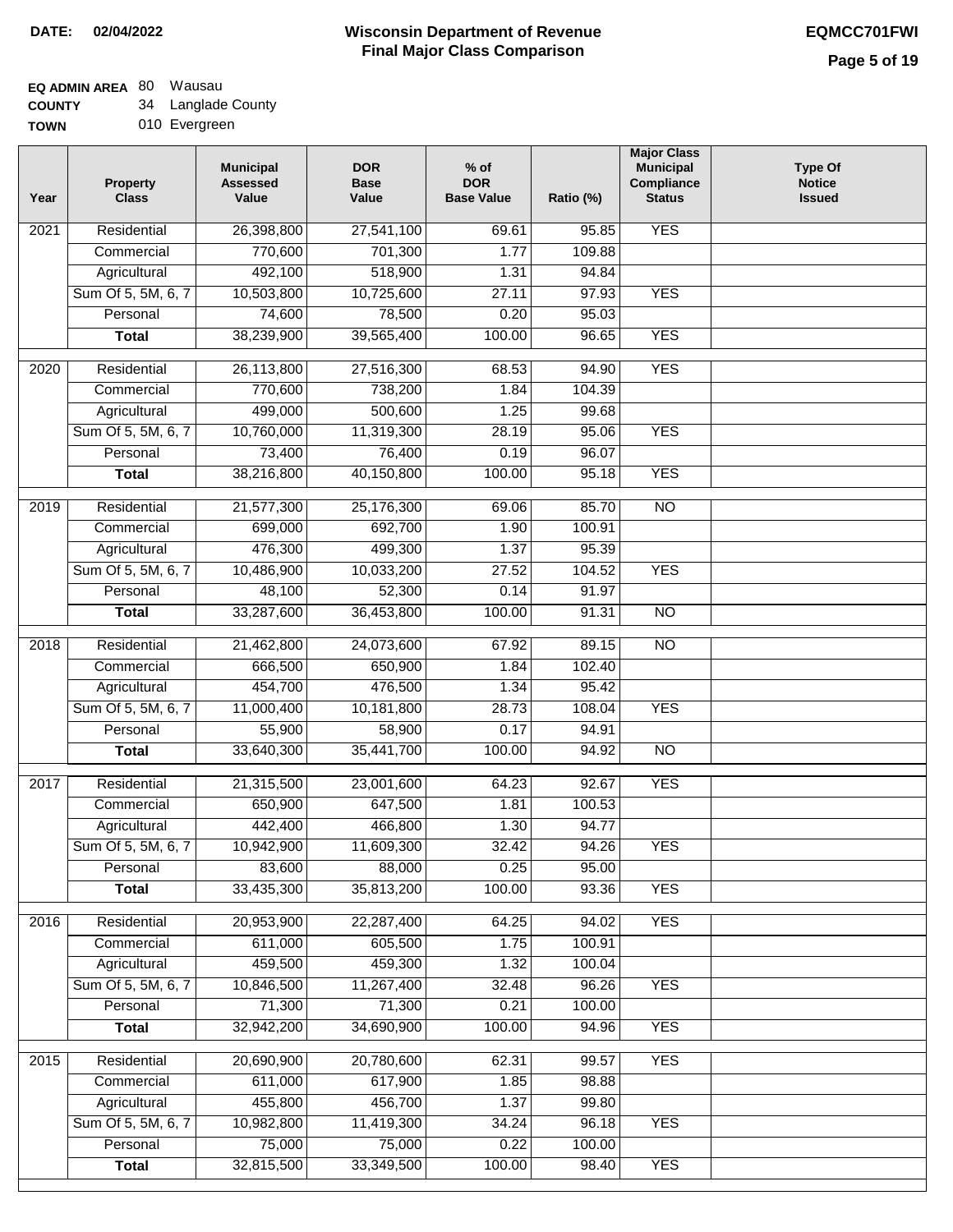# **EQ ADMIN AREA** 80 Wausau

**COUNTY TOWN** 34 Langlade County

012 Langlade

| Year | <b>Property</b><br><b>Class</b> | <b>Municipal</b><br><b>Assessed</b><br>Value | <b>DOR</b><br><b>Base</b><br>Value | $%$ of<br><b>DOR</b><br><b>Base Value</b> | Ratio (%) | <b>Major Class</b><br><b>Municipal</b><br>Compliance<br><b>Status</b> | <b>Type Of</b><br><b>Notice</b><br><b>Issued</b> |
|------|---------------------------------|----------------------------------------------|------------------------------------|-------------------------------------------|-----------|-----------------------------------------------------------------------|--------------------------------------------------|
| 2021 | Residential                     | 50,323,000                                   | 52,560,900                         | 76.04                                     | 95.74     | <b>YES</b>                                                            |                                                  |
|      | Commercial                      | 2,802,100                                    | 2,474,500                          | 3.58                                      | 113.24    |                                                                       |                                                  |
|      | Agricultural                    | 338,300                                      | 338,100                            | 0.49                                      | 100.06    |                                                                       |                                                  |
|      | Sum Of 5, 5M, 6, 7              | 13,476,600                                   | 13,212,500                         | 19.11                                     | 102.00    | <b>YES</b>                                                            |                                                  |
|      | Personal                        | 537,900                                      | 537,900                            | 0.78                                      | 100.00    |                                                                       |                                                  |
|      | <b>Total</b>                    | 67,477,900                                   | 69,123,900                         | 100.00                                    | 97.62     | <b>YES</b>                                                            |                                                  |
| 2020 | Residential                     | 49,745,700                                   | 52,469,500                         | 75.39                                     | 94.81     | <b>YES</b>                                                            |                                                  |
|      | Commercial                      | 2,661,600                                    | 2,455,900                          | 3.53                                      | 108.38    |                                                                       |                                                  |
|      | Agricultural                    | 335,000                                      | 334,700                            | 0.48                                      | 100.09    |                                                                       |                                                  |
|      | Sum Of 5, 5M, 6, 7              | 13,698,400                                   | 13,790,200                         | 19.81                                     | 99.33     | <b>YES</b>                                                            |                                                  |
|      | Personal                        | 545,100                                      | 545,100                            | 0.78                                      | 100.00    |                                                                       |                                                  |
|      | <b>Total</b>                    | 66,985,800                                   | 69,595,400                         | 100.00                                    | 96.25     | <b>YES</b>                                                            |                                                  |
|      |                                 |                                              |                                    |                                           |           |                                                                       |                                                  |
| 2019 | Residential                     | 49,519,300                                   | 49,240,400                         | 74.81                                     | 100.57    | <b>YES</b>                                                            |                                                  |
|      | Commercial                      | 2,661,600                                    | 2,506,000                          | 3.81                                      | 106.21    |                                                                       |                                                  |
|      | Agricultural                    | 322,700                                      | 322,600                            | 0.49                                      | 100.03    |                                                                       |                                                  |
|      | Sum Of 5, 5M, 6, 7              | 14,087,800                                   | 13,268,300                         | 20.16                                     | 106.18    | <b>YES</b>                                                            |                                                  |
|      | Personal                        | 480,500                                      | 480,500                            | 0.73                                      | 100.00    |                                                                       |                                                  |
|      | <b>Total</b>                    | 67,071,900                                   | 65,817,800                         | 100.00                                    | 101.91    | <b>YES</b>                                                            |                                                  |
| 2018 | Residential                     | 49,379,300                                   | 47,045,800                         | 74.50                                     | 104.96    | <b>YES</b>                                                            |                                                  |
|      | Commercial                      | 2,661,600                                    | 2,481,100                          | 3.93                                      | 107.27    |                                                                       |                                                  |
|      | Agricultural                    | 313,000                                      | 313,500                            | 0.50                                      | 99.84     |                                                                       |                                                  |
|      | Sum Of 5, 5M, 6, 7              | 14,138,200                                   | 12,668,400                         | 20.06                                     | 111.60    | $\overline{3}$                                                        |                                                  |
|      | Personal                        | 637,200                                      | 637,200                            | 1.01                                      | 100.00    |                                                                       |                                                  |
|      | <b>Total</b>                    | 67,129,300                                   | 63,146,000                         | 100.00                                    | 106.31    | <b>NO</b>                                                             |                                                  |
| 2017 | Residential                     | 49,158,400                                   | 44,906,200                         | 70.96                                     | 109.47    | <b>YES</b>                                                            |                                                  |
|      | Commercial                      | 2,661,600                                    | 2,531,700                          | 4.00                                      | 105.13    |                                                                       |                                                  |
|      | Agricultural                    | 305,400                                      | 305,400                            | 0.48                                      | 100.00    |                                                                       |                                                  |
|      | Sum Of 5, 5M, 6, 7              | 14,134,000                                   | 14,692,900                         | 23.22                                     | 96.20     | <b>YES</b>                                                            |                                                  |
|      | Personal                        | 846,000                                      | 846,000                            | 1.34                                      | 100.00    |                                                                       |                                                  |
|      | <b>Total</b>                    | 67,105,400                                   | 63,282,200                         | 100.00                                    | 106.04    | <b>YES</b>                                                            |                                                  |
| 2016 | Residential                     | 49,021,100                                   | 42,966,700                         | 70.28                                     | 114.09    | N <sub>O</sub>                                                        |                                                  |
|      | Commercial                      | 2,661,600                                    | 2,531,700                          | 4.14                                      | 105.13    |                                                                       |                                                  |
|      | Agricultural                    | 300,200                                      | 304,000                            | 0.50                                      | 98.75     |                                                                       |                                                  |
|      | Sum Of 5, 5M, 6, 7              | 13,966,800                                   | 14,476,600                         | 23.68                                     | 96.48     | <b>YES</b>                                                            |                                                  |
|      | Personal                        | 853,800                                      | 853,800                            | 1.40                                      | 100.00    |                                                                       |                                                  |
|      | <b>Total</b>                    | 66,803,500                                   | 61,132,800                         | 100.00                                    | 109.28    | $\overline{NO}$                                                       |                                                  |
| 2015 | Residential                     | 48,257,200                                   | 46,864,800                         | 71.94                                     | 102.97    | <b>YES</b>                                                            |                                                  |
|      | Commercial                      | 2,568,600                                    | 2,504,100                          | 3.84                                      | 102.58    |                                                                       |                                                  |
|      | Agricultural                    | 300,800                                      | 300,200                            | 0.46                                      | 100.20    |                                                                       |                                                  |
|      | Sum Of 5, 5M, 6, 7              | 14,011,100                                   | 14,529,300                         | 22.30                                     | 96.43     | <b>YES</b>                                                            |                                                  |
|      | Personal                        | 950,300                                      | 950,300                            | 1.46                                      | 100.00    |                                                                       |                                                  |
|      | <b>Total</b>                    | 66,088,000                                   | 65,148,700                         | 100.00                                    | 101.44    | <b>YES</b>                                                            |                                                  |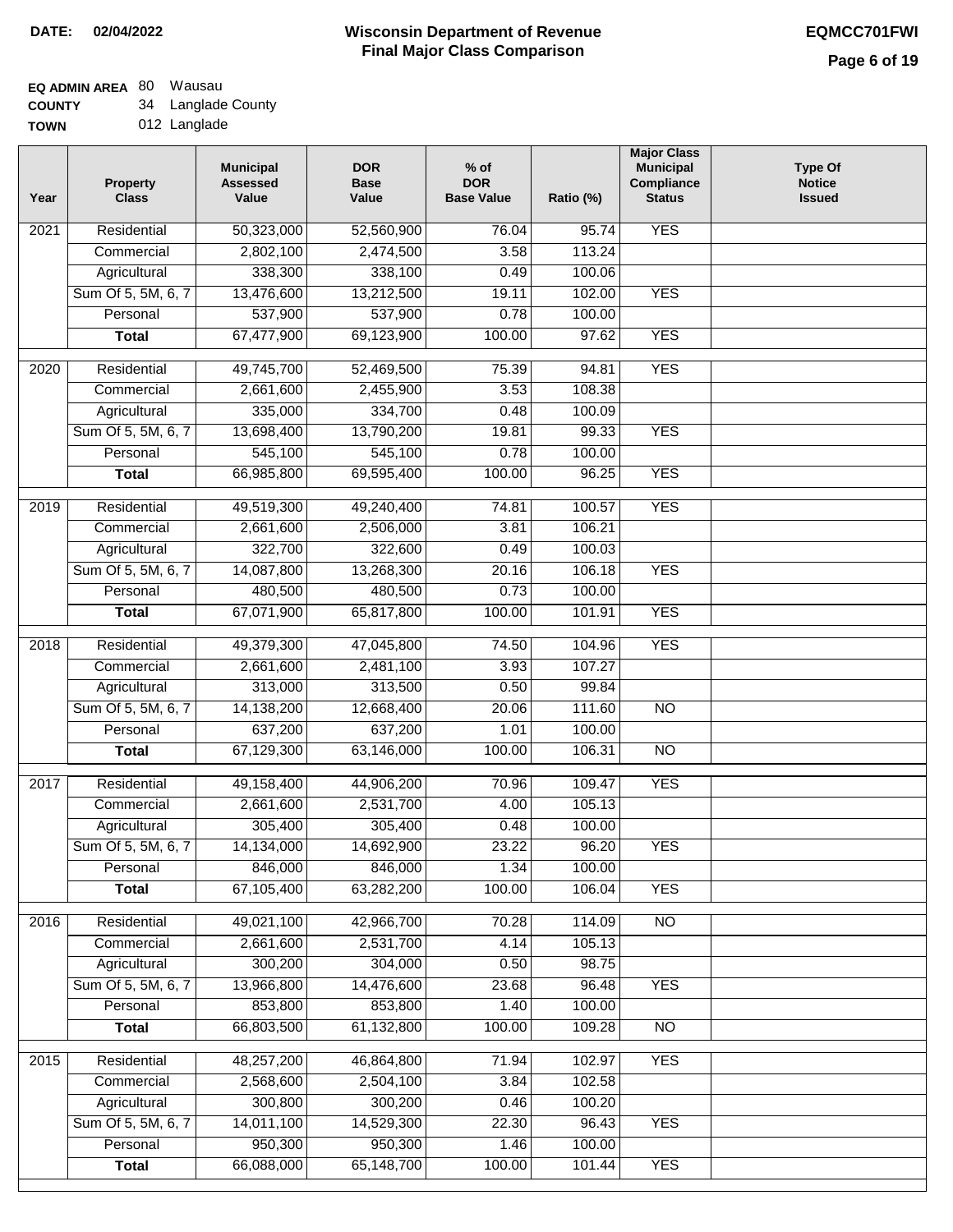# **EQ ADMIN AREA** 80 Wausau

**TOWN** 014 Neva

| Year | <b>Property</b><br><b>Class</b>    | <b>Municipal</b><br><b>Assessed</b><br>Value | <b>DOR</b><br><b>Base</b><br>Value | $%$ of<br><b>DOR</b><br><b>Base Value</b> | Ratio (%) | <b>Major Class</b><br><b>Municipal</b><br>Compliance<br><b>Status</b> | <b>Type Of</b><br><b>Notice</b><br><b>Issued</b> |
|------|------------------------------------|----------------------------------------------|------------------------------------|-------------------------------------------|-----------|-----------------------------------------------------------------------|--------------------------------------------------|
| 2021 | Residential                        | 55,456,700                                   | 61,133,300                         | 78.73                                     | 90.71     | <b>YES</b>                                                            |                                                  |
|      | Commercial                         | 2,624,900                                    | 2,221,100                          | 2.86                                      | 118.18    |                                                                       |                                                  |
|      | Agricultural                       | 1,870,000                                    | 1,868,300                          | 2.41                                      | 100.09    |                                                                       |                                                  |
|      | Sum Of 5, 5M, 6, 7                 | 12,725,100                                   | 11,799,900                         | 15.20                                     | 107.84    | <b>YES</b>                                                            |                                                  |
|      | Personal                           | 624,900                                      | 624,900                            | 0.80                                      | 100.00    |                                                                       |                                                  |
|      | <b>Total</b>                       | 73,301,600                                   | 77,647,500                         | 100.00                                    | 94.40     | <b>YES</b>                                                            |                                                  |
| 2020 | Residential                        | 54,675,400                                   | 57,510,500                         | 78.13                                     | 95.07     | <b>YES</b>                                                            |                                                  |
|      | Commercial                         | 2,476,800                                    | 2,194,600                          | 2.98                                      | 112.86    |                                                                       |                                                  |
|      | Agricultural                       | 1,790,000                                    | 1,787,300                          | 2.43                                      | 100.15    |                                                                       |                                                  |
|      | Sum Of 5, 5M, 6, 7                 | 12,989,400                                   | 11,967,600                         | 16.26                                     | 108.54    | <b>YES</b>                                                            |                                                  |
|      | Personal                           | 150,500                                      | 150,500                            | 0.20                                      | 100.00    |                                                                       |                                                  |
|      | <b>Total</b>                       | 72,082,100                                   | 73,610,500                         | 100.00                                    | 97.92     | <b>YES</b>                                                            |                                                  |
| 2019 | Residential                        | 54,531,000                                   | 55,164,400                         | 76.41                                     | 98.85     | <b>YES</b>                                                            |                                                  |
|      | Commercial                         | 2,449,000                                    | 2,220,900                          | 3.08                                      | 110.27    |                                                                       |                                                  |
|      |                                    | 1,646,800                                    | 1,710,400                          | 2.37                                      | 96.28     |                                                                       |                                                  |
|      | Agricultural<br>Sum Of 5, 5M, 6, 7 | 13,406,000                                   | 12,946,200                         | 17.93                                     | 103.55    | <b>YES</b>                                                            |                                                  |
|      | Personal                           | 160,700                                      | 153,100                            | 0.21                                      | 104.96    |                                                                       |                                                  |
|      | <b>Total</b>                       | 72,193,500                                   | 72,195,000                         | 100.00                                    | 100.00    | <b>YES</b>                                                            |                                                  |
|      |                                    |                                              |                                    |                                           |           |                                                                       |                                                  |
| 2018 | Residential                        | 54,329,300                                   | 52,862,700                         | 76.02                                     | 102.77    | <b>YES</b>                                                            |                                                  |
|      | Commercial                         | 2,450,500                                    | 2,198,500                          | 3.16                                      | 111.46    |                                                                       |                                                  |
|      | Agricultural                       | 1,643,600                                    | 1,661,700                          | 2.39                                      | 98.91     |                                                                       |                                                  |
|      | Sum Of 5, 5M, 6, 7                 | 13,458,400                                   | 12,610,200                         | 18.13                                     | 106.73    | <b>YES</b>                                                            |                                                  |
|      | Personal                           | 209,200                                      | 209,200                            | 0.30                                      | 100.00    |                                                                       |                                                  |
|      | <b>Total</b>                       | 72,091,000                                   | 69,542,300                         | 100.00                                    | 103.66    | <b>YES</b>                                                            |                                                  |
| 2017 | Residential                        | 53,831,200                                   | 52,895,400                         | 75.67                                     | 101.77    | <b>YES</b>                                                            |                                                  |
|      | Commercial                         | 2,460,100                                    | 2,255,600                          | 3.23                                      | 109.07    |                                                                       |                                                  |
|      | Agricultural                       | 1,640,100                                    | 1,614,000                          | 2.31                                      | 101.62    |                                                                       |                                                  |
|      | Sum Of 5, 5M, 6, 7                 | 13,381,600                                   | 12,949,800                         | 18.53                                     | 103.33    | <b>YES</b>                                                            |                                                  |
|      | Personal                           | 188,200                                      | 188,200                            | 0.27                                      | 100.00    |                                                                       |                                                  |
|      | <b>Total</b>                       | 71,501,200                                   | 69,903,000                         | 100.00                                    | 102.29    | <b>YES</b>                                                            |                                                  |
| 2016 | Residential                        | 53,699,900                                   | 49,295,500                         | 73.50                                     | 108.93    | <b>YES</b>                                                            |                                                  |
|      | Commercial                         | 2,652,600                                    | 2,448,000                          | 3.65                                      | 108.36    |                                                                       |                                                  |
|      | Agricultural                       | 1,631,100                                    | 1,579,000                          | 2.35                                      | 103.30    |                                                                       |                                                  |
|      | Sum Of 5, 5M, 6, 7                 | 13,757,900                                   | 13,563,100                         | 20.22                                     | 101.44    | <b>YES</b>                                                            |                                                  |
|      | Personal                           | 181,700                                      | 181,700                            | 0.27                                      | 100.00    |                                                                       |                                                  |
|      | <b>Total</b>                       | 71,923,200                                   | 67,067,300                         | 100.00                                    | 107.24    | <b>YES</b>                                                            |                                                  |
| 2015 | Residential                        | 53,518,100                                   | 50,085,000                         | 73.77                                     | 106.85    | <b>YES</b>                                                            |                                                  |
|      | Commercial                         | 2,455,000                                    | 2,286,200                          | 3.37                                      | 107.38    |                                                                       |                                                  |
|      | Agricultural                       | 1,631,800                                    | 1,560,800                          | 2.30                                      | 104.55    |                                                                       |                                                  |
|      | Sum Of 5, 5M, 6, 7                 | 13,968,200                                   | 13,771,900                         | 20.28                                     | 101.43    | <b>YES</b>                                                            |                                                  |
|      | Personal                           | 189,300                                      | 189,300                            | 0.28                                      | 100.00    |                                                                       |                                                  |
|      | <b>Total</b>                       | 71,762,400                                   | 67,893,200                         | 100.00                                    | 105.70    | <b>YES</b>                                                            |                                                  |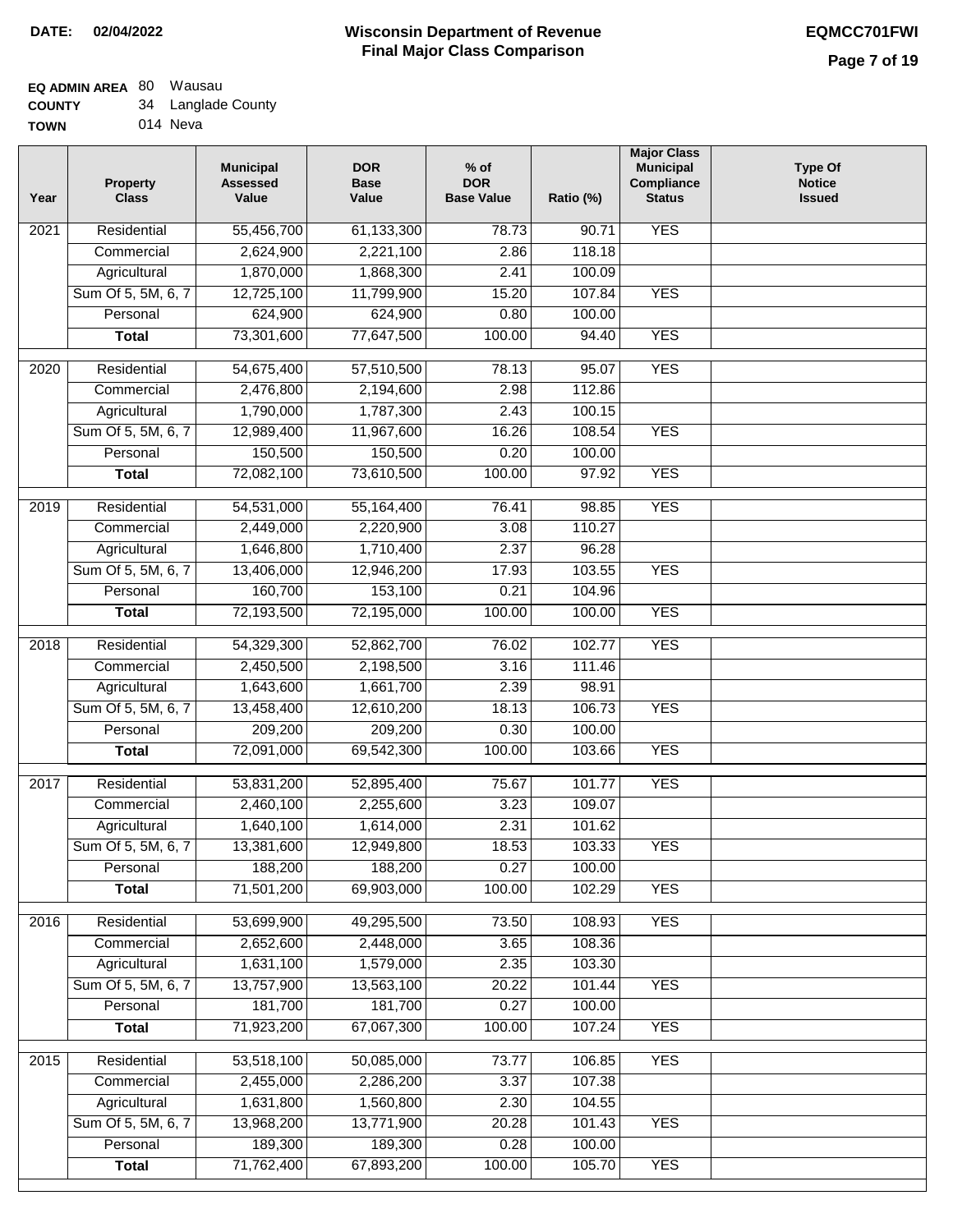# **Wisconsin Department of Revenue Final Major Class Comparison DATE: 02/04/2022 EQMCC701FWI**

#### **EQ ADMIN AREA** 80 Wausau **COUNTY** 34 Langlade County

| <b>UUUNII</b> | Langiauc Obur |
|---------------|---------------|
| <b>TOWN</b>   | 016 Norwood   |

| Year              | <b>Property</b><br><b>Class</b> | <b>Municipal</b><br><b>Assessed</b><br>Value | <b>DOR</b><br><b>Base</b><br>Value | $%$ of<br><b>DOR</b><br><b>Base Value</b> | Ratio (%) | <b>Major Class</b><br><b>Municipal</b><br>Compliance<br><b>Status</b> | <b>Type Of</b><br><b>Notice</b><br><b>Issued</b> |
|-------------------|---------------------------------|----------------------------------------------|------------------------------------|-------------------------------------------|-----------|-----------------------------------------------------------------------|--------------------------------------------------|
| 2021              | Residential                     | 49,042,610                                   | 57,007,200                         | 70.83                                     | 86.03     | <b>NO</b>                                                             |                                                  |
|                   | Commercial                      | 2,232,710                                    | 1,930,900                          | 2.40                                      | 115.63    |                                                                       |                                                  |
|                   | Agricultural                    | 1,310,900                                    | 1,310,800                          | 1.63                                      | 100.01    |                                                                       |                                                  |
|                   | Sum Of 5, 5M, 6, 7              | 22,237,940                                   | 19,860,400                         | 24.68                                     | 111.97    | $\overline{NO}$                                                       |                                                  |
|                   | Personal                        | 372,562                                      | 372,500                            | 0.46                                      | 100.02    |                                                                       |                                                  |
|                   | <b>Total</b>                    | 75,196,722                                   | 80,481,800                         | 100.00                                    | 93.43     | $\overline{NO}$                                                       |                                                  |
| $\overline{2020}$ | Residential                     | 48,824,200                                   | 52,600,000                         | 68.94                                     | 92.82     | <b>YES</b>                                                            |                                                  |
|                   | Commercial                      | 2,150,500                                    | 1,966,700                          | 2.58                                      | 109.35    |                                                                       |                                                  |
|                   | Agricultural                    | 1,260,450                                    | 1,260,200                          | 1.65                                      | 100.02    |                                                                       |                                                  |
|                   | Sum Of 5, 5M, 6, 7              | 21,897,660                                   | 20,164,200                         | 26.43                                     | 108.60    | <b>YES</b>                                                            |                                                  |
|                   | Personal                        | 308,822                                      | 308,800                            | 0.40                                      | 100.01    |                                                                       |                                                  |
|                   | <b>Total</b>                    | 74,441,632                                   | 76,299,900                         | 100.00                                    | 97.56     | <b>YES</b>                                                            |                                                  |
| $\frac{1}{2019}$  | Residential                     | 47,950,510                                   | 49,736,100                         | 67.43                                     | 96.41     | <b>YES</b>                                                            |                                                  |
|                   | Commercial                      | 2,013,550                                    | 1,855,200                          | 2.52                                      | 108.54    |                                                                       |                                                  |
|                   | Agricultural                    | 1,216,760                                    | 1,216,400                          | 1.65                                      | 100.03    |                                                                       |                                                  |
|                   | Sum Of 5, 5M, 6, 7              | 22,243,640                                   | 20,697,300                         | 28.06                                     | 107.47    | <b>YES</b>                                                            |                                                  |
|                   | Personal                        | 250,762                                      | 250,800                            | 0.34                                      | 99.98     |                                                                       |                                                  |
|                   | <b>Total</b>                    | 73,675,222                                   | 73,755,800                         | 100.00                                    | 99.89     | <b>YES</b>                                                            |                                                  |
|                   |                                 |                                              |                                    |                                           |           |                                                                       |                                                  |
| 2018              | Residential                     | 47,797,390                                   | 47,679,200                         | 65.13                                     | 100.25    | <b>YES</b>                                                            |                                                  |
|                   | Commercial                      | 2,013,550                                    | 1,836,900                          | 2.51                                      | 109.62    |                                                                       |                                                  |
|                   | Agricultural                    | 1,180,180                                    | 1,180,100                          | 1.61                                      | 100.01    |                                                                       |                                                  |
|                   | Sum Of 5, 5M, 6, 7              | 22,356,730                                   | 22,215,800                         | 30.35                                     | 100.63    | <b>YES</b>                                                            |                                                  |
|                   | Personal                        | 296,764                                      | 296,800                            | 0.41                                      | 99.99     |                                                                       |                                                  |
|                   | <b>Total</b>                    | 73,644,614                                   | 73,208,800                         | 100.00                                    | 100.60    | <b>YES</b>                                                            |                                                  |
| 2017              | Residential                     | 47,548,920                                   | 46,067,200                         | 63.87                                     | 103.22    | <b>YES</b>                                                            |                                                  |
|                   | Commercial                      | 1,931,650                                    | 1,785,300                          | 2.48                                      | 108.20    |                                                                       |                                                  |
|                   | Agricultural                    | 1,150,460                                    | 1,149,800                          | 1.59                                      | 100.06    |                                                                       |                                                  |
|                   | Sum Of 5, 5M, 6, 7              | 22,310,900                                   | 22,660,200                         | 31.42                                     | 98.46     | <b>YES</b>                                                            |                                                  |
|                   | Personal                        | 463,502                                      | 463,500                            | 0.64                                      | 100.00    |                                                                       |                                                  |
|                   | <b>Total</b>                    | 73,405,432                                   | 72,126,000                         | 100.00                                    | 101.77    | <b>YES</b>                                                            |                                                  |
| 2016              | Residential                     | 46,884,190                                   | 41,050,800                         | 61.22                                     | 114.21    | N <sub>O</sub>                                                        |                                                  |
|                   | Commercial                      | 1,931,650                                    | 1,785,300                          | 2.66                                      | 108.20    |                                                                       |                                                  |
|                   | Agricultural                    | 1,135,850                                    | 1,135,600                          | 1.69                                      | 100.02    |                                                                       |                                                  |
|                   | Sum Of 5, 5M, 6, 7              | 22,289,250                                   | 22,903,800                         | 34.16                                     | 97.32     | <b>YES</b>                                                            |                                                  |
|                   | Personal                        | 177,501                                      | 177,500                            | 0.26                                      | 100.00    |                                                                       |                                                  |
|                   | <b>Total</b>                    | 72,418,441                                   | 67,053,000                         | 100.00                                    | 108.00    | $\overline{NO}$                                                       | 1st Notice of Non-Compliance                     |
| 2015              | Residential                     | 46,462,450                                   | 41,432,200                         | 61.60                                     | 112.14    | N <sub>O</sub>                                                        |                                                  |
|                   | Commercial                      | 2,023,960                                    | 1,811,900                          | 2.69                                      | 111.70    |                                                                       |                                                  |
|                   | Agricultural                    | 1,121,190                                    | 1,121,100                          | 1.67                                      | 100.01    |                                                                       |                                                  |
|                   | Sum Of 5, 5M, 6, 7              | 21,899,100                                   | 22,669,300                         | 33.70                                     | 96.60     | <b>YES</b>                                                            |                                                  |
|                   | Personal                        | 229,312                                      | 229,300                            | 0.34                                      | 100.01    |                                                                       |                                                  |
|                   | <b>Total</b>                    | 71,736,012                                   | 67,263,800                         | 100.00                                    | 106.65    | $\overline{NO}$                                                       |                                                  |
|                   |                                 |                                              |                                    |                                           |           |                                                                       |                                                  |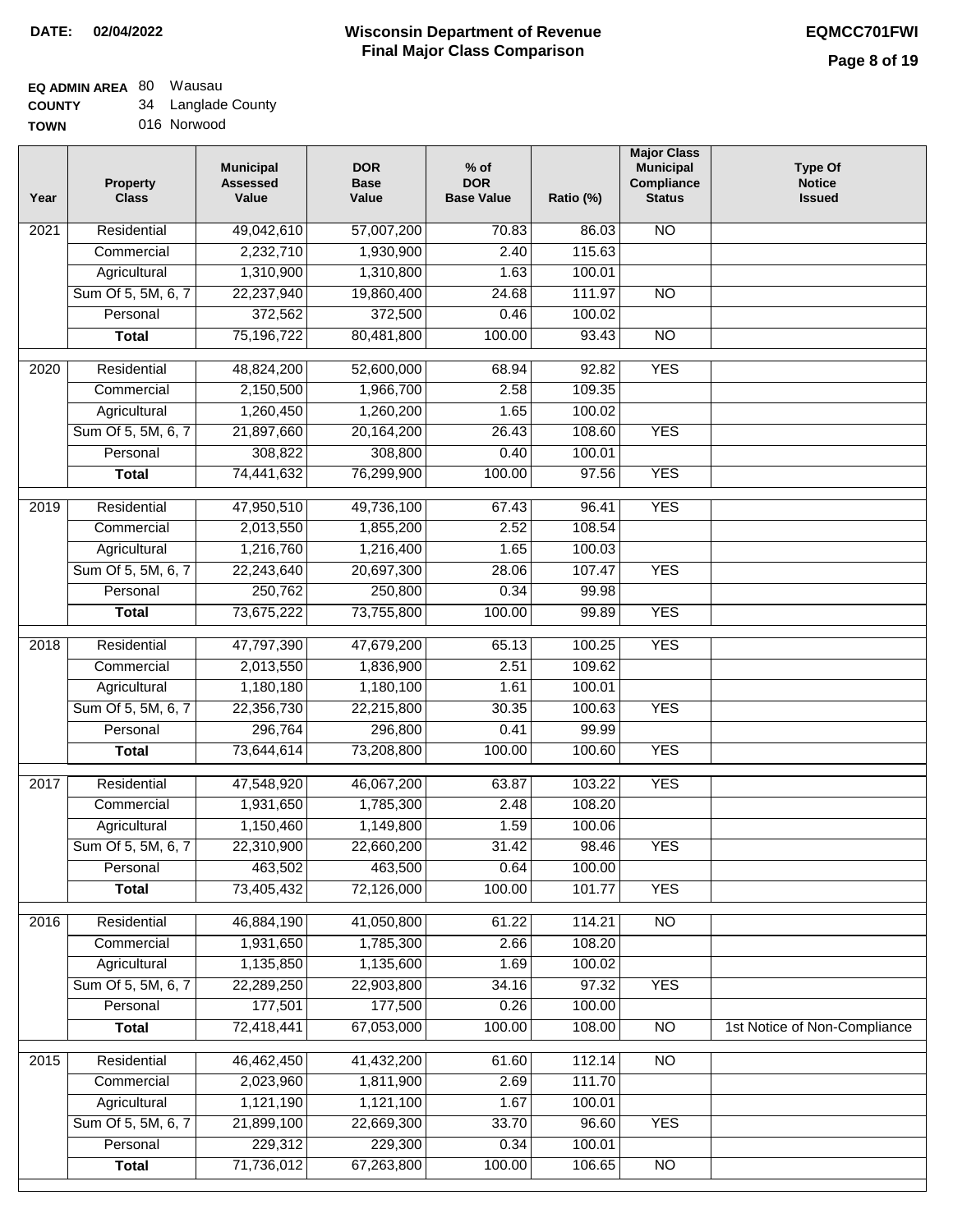# **Wisconsin Department of Revenue Final Major Class Comparison DATE: 02/04/2022 EQMCC701FWI**

#### **EQ ADMIN AREA** 80 Wausau **COUNTY** 34 Langlade County

| <b>COUNTY</b> | -94 | Langiaue Cour |
|---------------|-----|---------------|
| <b>TOWN</b>   |     | 018 Parrish   |

| Year             | <b>Property</b><br><b>Class</b> | <b>Municipal</b><br><b>Assessed</b><br>Value | <b>DOR</b><br><b>Base</b><br>Value | $%$ of<br><b>DOR</b><br><b>Base Value</b> | Ratio (%) | <b>Major Class</b><br><b>Municipal</b><br>Compliance<br><b>Status</b> | <b>Type Of</b><br><b>Notice</b><br><b>Issued</b> |
|------------------|---------------------------------|----------------------------------------------|------------------------------------|-------------------------------------------|-----------|-----------------------------------------------------------------------|--------------------------------------------------|
| 2021             | Residential                     | 10,016,000                                   | 10,765,900                         | 71.36                                     | 93.03     | <b>YES</b>                                                            |                                                  |
|                  | Commercial                      | 113,600                                      | 101,000                            | 0.67                                      | 112.48    |                                                                       |                                                  |
|                  | Agricultural                    | 13,820                                       | 13,900                             | 0.09                                      | 99.42     |                                                                       |                                                  |
|                  | Sum Of 5, 5M, 6, 7              | 3,793,200                                    | 4,041,000                          | 26.79                                     | 93.87     | <b>YES</b>                                                            |                                                  |
|                  | Personal                        | 163,856                                      | 163,900                            | 1.09                                      | 99.97     |                                                                       |                                                  |
|                  | <b>Total</b>                    | 14,100,476                                   | 15,085,700                         | 100.00                                    | 93.47     | <b>YES</b>                                                            |                                                  |
| $\frac{1}{2020}$ | Residential                     | 9,717,200                                    | 10,573,000                         | 72.16                                     | 91.91     | <b>YES</b>                                                            |                                                  |
|                  | Commercial                      | 113,600                                      | 106,300                            | 0.73                                      | 106.87    |                                                                       |                                                  |
|                  | Agricultural                    | 13,220                                       | 13,300                             | 0.09                                      | 99.40     |                                                                       |                                                  |
|                  | Sum Of 5, 5M, 6, 7              | 3,749,400                                    | 3,862,500                          | 26.36                                     | 97.07     | <b>YES</b>                                                            |                                                  |
|                  | Personal                        | 97,160                                       | 97,100                             | 0.66                                      | 100.06    |                                                                       |                                                  |
|                  | <b>Total</b>                    | 13,690,580                                   | 14,652,200                         | 100.00                                    | 93.44     | <b>YES</b>                                                            |                                                  |
|                  |                                 |                                              |                                    |                                           |           |                                                                       |                                                  |
| 2019             | Residential                     | 9,662,700                                    | 10,631,400                         | 70.13                                     | 90.89     | <b>YES</b>                                                            |                                                  |
|                  | Commercial                      | 113,600                                      | 108,400                            | 0.72                                      | 104.80    |                                                                       |                                                  |
|                  | Agricultural                    | 12,720                                       | 12,800                             | 0.08                                      | 99.38     |                                                                       |                                                  |
|                  | Sum Of 5, 5M, 6, 7              | 3,821,700                                    | 4,296,800                          | 28.34                                     | 88.94     | $\overline{NO}$                                                       |                                                  |
|                  | Personal                        | 110,472                                      | 110,400                            | 0.73                                      | 100.07    |                                                                       |                                                  |
|                  | <b>Total</b>                    | 13,721,192                                   | 15,159,800                         | 100.00                                    | 90.51     | $\overline{NO}$                                                       |                                                  |
| 2018             | Residential                     | 9,476,100                                    | 10,115,300                         | 69.58                                     | 93.68     | <b>YES</b>                                                            |                                                  |
|                  | Commercial                      | 113,600                                      | 107,300                            | 0.74                                      | 105.87    |                                                                       |                                                  |
|                  | Agricultural                    | 12,350                                       | 12,400                             | 0.09                                      | 99.60     |                                                                       |                                                  |
|                  | Sum Of 5, 5M, 6, 7              | 3,859,100                                    | 4,192,200                          | 28.84                                     | 92.05     | <b>YES</b>                                                            |                                                  |
|                  | Personal                        | 110,657                                      | 110,700                            | 0.76                                      | 99.96     |                                                                       |                                                  |
|                  | <b>Total</b>                    | 13,571,807                                   | 14,537,900                         | 100.00                                    | 93.35     | <b>YES</b>                                                            |                                                  |
| 2017             | Residential                     | 9,305,600                                    | 9,562,300                          | 70.72                                     | 97.32     | <b>YES</b>                                                            |                                                  |
|                  | Commercial                      | 113,600                                      | 109,500                            | 0.81                                      | 103.74    |                                                                       |                                                  |
|                  | Agricultural                    | 12,040                                       | 12,100                             | 0.09                                      | 99.50     |                                                                       |                                                  |
|                  | Sum Of 5, 5M, 6, 7              | 3,859,100                                    | 3,742,200                          | 27.68                                     | 103.12    | <b>YES</b>                                                            |                                                  |
|                  | Personal                        | 94,358                                       | 94,400                             | 0.70                                      | 99.96     |                                                                       |                                                  |
|                  | <b>Total</b>                    | 13,384,698                                   | 13,520,500                         | 100.00                                    | 99.00     | <b>YES</b>                                                            |                                                  |
| 2016             | Residential                     | 9,031,200                                    | 9,466,400                          | 69.01                                     | 95.40     | <b>YES</b>                                                            |                                                  |
|                  | Commercial                      | 113,600                                      | 109,500                            | 0.80                                      | 103.74    |                                                                       |                                                  |
|                  | Agricultural                    | 11,940                                       | 12,000                             | 0.09                                      | 99.50     |                                                                       |                                                  |
|                  | Sum Of 5, 5M, 6, 7              | 3,860,700                                    | 4,067,400                          | 29.65                                     | 94.92     | <b>YES</b>                                                            |                                                  |
|                  | Personal                        | 61,193                                       | 61,200                             | 0.45                                      | 99.99     |                                                                       |                                                  |
|                  | <b>Total</b>                    | 13,078,633                                   | 13,716,500                         | 100.00                                    | 95.35     | <b>YES</b>                                                            |                                                  |
| 2015             | Residential                     | 8,800,500                                    | 9,236,200                          | 67.18                                     | 95.28     | <b>YES</b>                                                            |                                                  |
|                  | Commercial                      | 191,500                                      | 185,200                            | 1.35                                      | 103.40    |                                                                       |                                                  |
|                  | Agricultural                    | 11,730                                       | 11,800                             | 0.09                                      | 99.41     |                                                                       |                                                  |
|                  | Sum Of 5, 5M, 6, 7              | 4,039,600                                    | 4,234,000                          | 30.79                                     | 95.41     | <b>YES</b>                                                            |                                                  |
|                  | Personal                        | 81,779                                       | 81,800                             | 0.59                                      | 99.97     |                                                                       |                                                  |
|                  | <b>Total</b>                    | 13,125,109                                   | 13,749,000                         | 100.00                                    | 95.46     | <b>YES</b>                                                            |                                                  |
|                  |                                 |                                              |                                    |                                           |           |                                                                       |                                                  |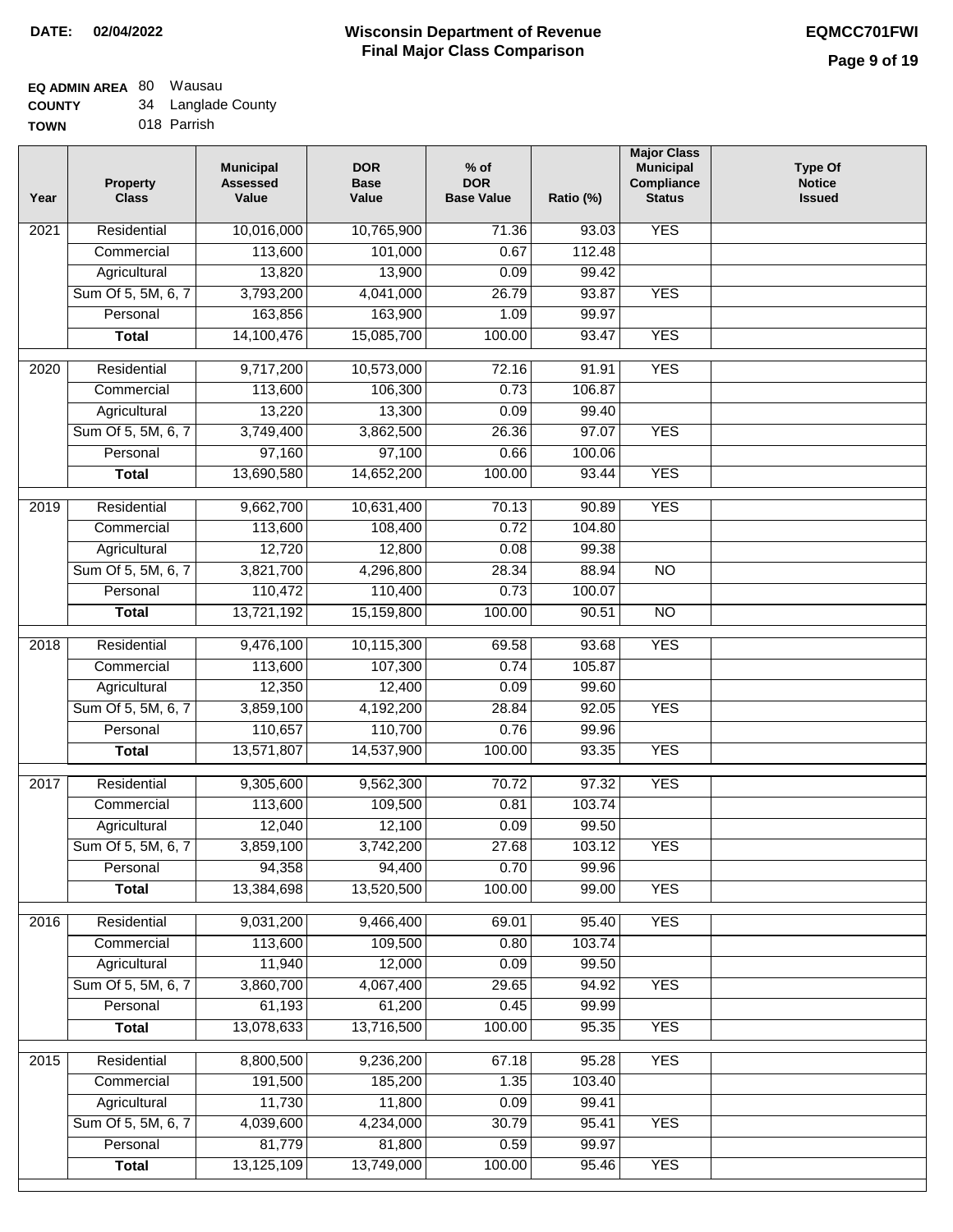## **Wisconsin Department of Revenue Final Major Class Comparison DATE: 02/04/2022 EQMCC701FWI**

٦

#### **EQ ADMIN AREA** 80 Wausau **COUNTY** 34 Langlade County

|             | -        |
|-------------|----------|
| <b>TOWN</b> | 020 Peck |

| Year              | <b>Property</b><br><b>Class</b> | <b>Municipal</b><br><b>Assessed</b><br>Value | <b>DOR</b><br><b>Base</b><br>Value | $%$ of<br><b>DOR</b><br><b>Base Value</b> | Ratio (%)      | <b>Major Class</b><br><b>Municipal</b><br>Compliance<br><b>Status</b> | <b>Type Of</b><br><b>Notice</b><br><b>Issued</b> |
|-------------------|---------------------------------|----------------------------------------------|------------------------------------|-------------------------------------------|----------------|-----------------------------------------------------------------------|--------------------------------------------------|
| 2021              | Residential                     | 19,775,600                                   | 19,784,900                         | 59.42                                     | 99.95          | <b>YES</b>                                                            |                                                  |
|                   | Commercial                      | 184,700                                      | 173,000                            | 0.52                                      | 106.76         |                                                                       |                                                  |
|                   | Agricultural                    | 1,169,500                                    | 1,169,400                          | 3.51                                      | 100.01         |                                                                       |                                                  |
|                   | Sum Of 5, 5M, 6, 7              | 12,900,800                                   | 12,158,300                         | 36.51                                     | 106.11         | <b>YES</b>                                                            |                                                  |
|                   | Personal                        | 11,300                                       | 11,300                             | 0.03                                      | 100.00         |                                                                       |                                                  |
|                   | <b>Total</b>                    | 34,041,900                                   | 33,296,900                         | 100.00                                    | 102.24         | <b>YES</b>                                                            |                                                  |
| 2020              | Residential                     | 15,346,100                                   | 17,920,000                         | 56.76                                     | 85.64          | $\overline{10}$                                                       |                                                  |
|                   | Commercial                      | 184,700                                      | 182,100                            | 0.58                                      | 101.43         |                                                                       |                                                  |
|                   | Agricultural                    | 1,055,500                                    | 1,122,800                          | 3.56                                      | 94.01          |                                                                       |                                                  |
|                   | Sum Of 5, 5M, 6, 7              | 12,286,200                                   | 12,317,200                         | 39.01                                     | 99.75          | <b>YES</b>                                                            |                                                  |
|                   | Personal                        | 27,900                                       | 29,700                             | 0.09                                      | 93.94          |                                                                       |                                                  |
|                   | <b>Total</b>                    | 28,900,400                                   | 31,571,800                         | 100.00                                    | 91.54          | $\overline{NO}$                                                       |                                                  |
| 2019              | Residential                     | 15,243,200                                   | 17,126,800                         | 55.31                                     | 89.00          | $\overline{10}$                                                       |                                                  |
|                   | Commercial                      | 184,700                                      | 185,800                            | 0.60                                      | 99.41          |                                                                       |                                                  |
|                   | Agricultural                    | 1,025,500                                    | 1,079,300                          | 3.49                                      | 95.02          |                                                                       |                                                  |
|                   | Sum Of 5, 5M, 6, 7              | 12,487,500                                   | 12,543,200                         | 40.51                                     | 99.56          | <b>YES</b>                                                            |                                                  |
|                   | Personal                        | 27,200                                       | 28,600                             | 0.09                                      | 95.10          |                                                                       |                                                  |
|                   | <b>Total</b>                    | 28,968,100                                   | 30,963,700                         | 100.00                                    | 93.56          | $\overline{NO}$                                                       |                                                  |
| $\overline{2018}$ | Residential                     | 15,030,400                                   | 16,265,100                         | 53.77                                     | 92.41          | <b>YES</b>                                                            |                                                  |
|                   | Commercial                      | 184,700                                      | 184,000                            | 0.61                                      | 100.38         |                                                                       |                                                  |
|                   | Agricultural                    | 984,800                                      | 1,045,800                          | 3.46                                      | 94.17          |                                                                       |                                                  |
|                   | Sum Of 5, 5M, 6, 7              | 12,490,900                                   | 12,726,700                         | 42.07                                     | 98.15          | <b>YES</b>                                                            |                                                  |
|                   | Personal                        | 25,300                                       | 27,000                             | 0.09                                      | 93.70          |                                                                       |                                                  |
|                   | <b>Total</b>                    | 28,716,100                                   | 30,248,600                         | 100.00                                    | 94.93          | <b>YES</b>                                                            |                                                  |
| 2017              | Residential                     | 14,650,400                                   | 16,015,300                         | 53.81                                     | 91.48          | <b>YES</b>                                                            |                                                  |
|                   | Commercial                      | 184,700                                      | 193,700                            | 0.65                                      | 95.35          |                                                                       |                                                  |
|                   | Agricultural                    | 958,100                                      | 1,019,700                          | 3.43                                      | 93.96          |                                                                       |                                                  |
|                   | Sum Of 5, 5M, 6, 7              | 12,141,900                                   | 12,492,600                         | 41.97                                     | 97.19          | <b>YES</b>                                                            |                                                  |
|                   | Personal                        | 40,300                                       | 42,900                             | 0.14                                      | 93.94          |                                                                       |                                                  |
|                   | <b>Total</b>                    | 27,975,400                                   | 29,764,200                         | 100.00                                    | 93.99          | <b>YES</b>                                                            |                                                  |
| 2016              | Residential                     | 14,388,300                                   | 14,561,000                         | 49.40                                     | 98.81          | <b>YES</b>                                                            |                                                  |
|                   | Commercial                      | 184,700                                      | 193,700                            | 0.66                                      | 95.35          |                                                                       |                                                  |
|                   | Agricultural                    | 934,400                                      | 1,004,800                          | 3.41                                      | 92.99          |                                                                       |                                                  |
|                   | Sum Of 5, 5M, 6, 7              | 12,029,200                                   | 13,669,000                         | 46.38                                     | 88.00          | <b>NO</b>                                                             |                                                  |
|                   | Personal                        | 41,400                                       | 44,600                             | 0.15                                      | 92.83          |                                                                       |                                                  |
|                   | <b>Total</b>                    | 27,578,000                                   | 29,473,100                         | 100.00                                    | 93.57          | <b>NO</b>                                                             |                                                  |
|                   |                                 |                                              |                                    |                                           |                |                                                                       |                                                  |
| 2015              | Residential                     | 14,183,400                                   | 15,278,300                         | 52.05                                     | 92.83          | <b>YES</b>                                                            |                                                  |
|                   | Commercial                      | 184,700                                      | 197,700                            | 0.67                                      | 93.42          |                                                                       |                                                  |
|                   | Agricultural                    | 932,200                                      | 991,400                            | 3.38                                      | 94.03          |                                                                       |                                                  |
|                   | Sum Of 5, 5M, 6, 7              | 12,036,400                                   | 12,842,900                         | 43.75                                     | 93.72          | <b>YES</b>                                                            |                                                  |
|                   | Personal                        | 42,500                                       | 45,200                             | 0.15                                      | 94.03<br>93.27 | <b>YES</b>                                                            |                                                  |
|                   | <b>Total</b>                    | 27,379,200                                   | 29,355,500                         | 100.00                                    |                |                                                                       |                                                  |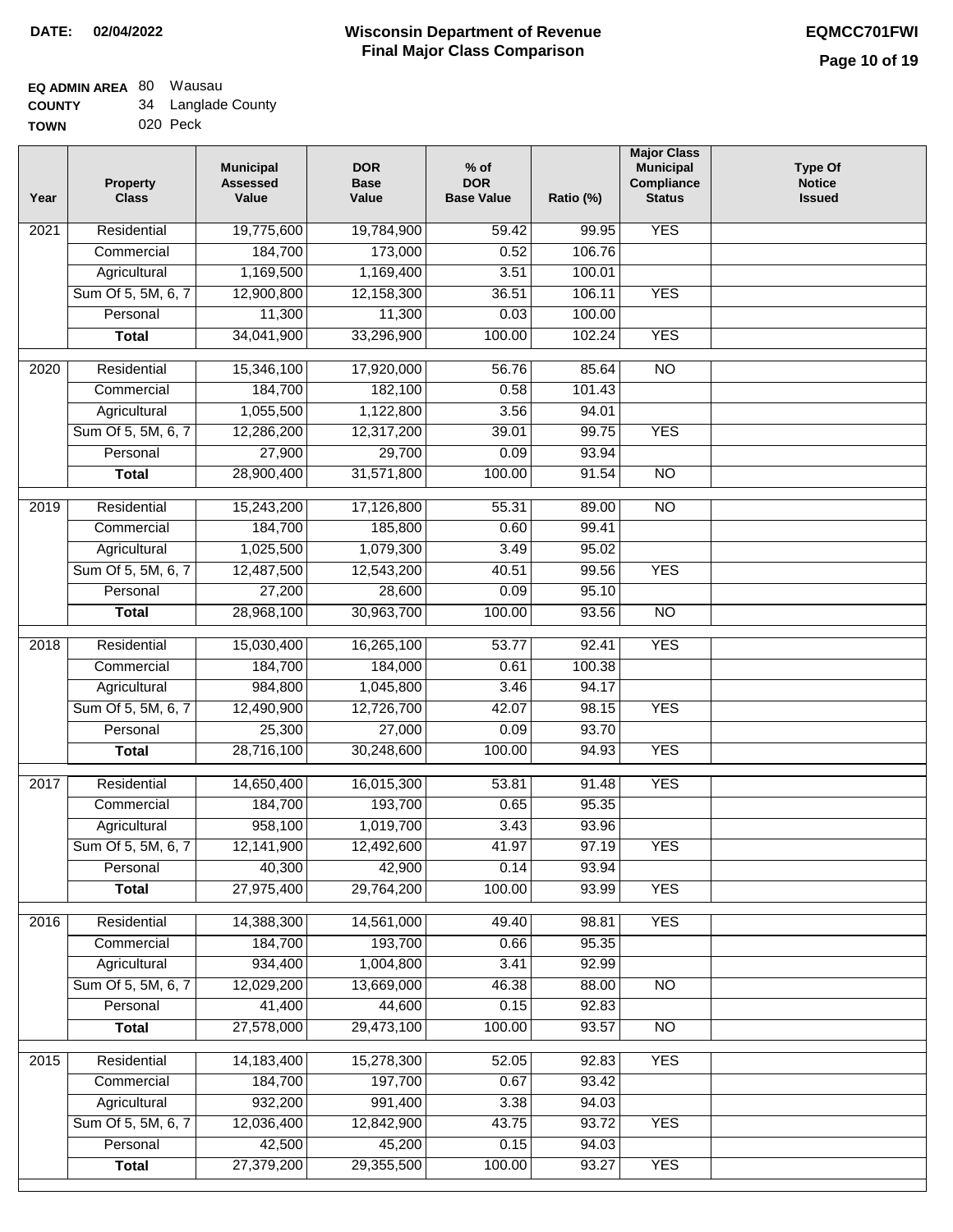# **EQ ADMIN AREA** 80 Wausau **COUNTY**

| <b>COUNTY</b> | 34 Langlade County |
|---------------|--------------------|
| <b>TOWN</b>   | 022 Polar          |

| Year              | <b>Property</b><br><b>Class</b> | <b>Municipal</b><br><b>Assessed</b><br>Value | <b>DOR</b><br><b>Base</b><br>Value | $%$ of<br><b>DOR</b><br><b>Base Value</b> | Ratio (%) | <b>Major Class</b><br><b>Municipal</b><br>Compliance<br><b>Status</b> | <b>Type Of</b><br><b>Notice</b><br><b>Issued</b> |
|-------------------|---------------------------------|----------------------------------------------|------------------------------------|-------------------------------------------|-----------|-----------------------------------------------------------------------|--------------------------------------------------|
| 2021              | Residential                     | 59,977,000                                   | 71,640,400                         | 79.08                                     | 83.72     | <b>NO</b>                                                             |                                                  |
|                   | Commercial                      | 502,200                                      | 441,800                            | 0.49                                      | 113.67    |                                                                       |                                                  |
|                   | Agricultural                    | 1,200,800                                    | 1,201,100                          | 1.33                                      | 99.98     |                                                                       |                                                  |
|                   | Sum Of 5, 5M, 6, 7              | 17,638,800                                   | 17,237,400                         | 19.03                                     | 102.33    | <b>YES</b>                                                            |                                                  |
|                   | Personal                        | 70,108                                       | 70,200                             | 0.08                                      | 99.87     |                                                                       |                                                  |
|                   | <b>Total</b>                    | 79,388,908                                   | 90,590,900                         | 100.00                                    | 87.63     | $\overline{NO}$                                                       |                                                  |
| 2020              | Residential                     | 59,741,600                                   | 66,125,200                         | 77.23                                     | 90.35     | <b>YES</b>                                                            |                                                  |
|                   | Commercial                      | 502,200                                      | 465,100                            | 0.54                                      | 107.98    |                                                                       |                                                  |
|                   | Agricultural                    | 1,167,000                                    | 1,165,500                          | 1.36                                      | 100.13    |                                                                       |                                                  |
|                   | Sum Of 5, 5M, 6, 7              | 17,719,700                                   | 17,796,700                         | 20.79                                     | 99.57     | <b>YES</b>                                                            |                                                  |
|                   | Personal                        | 70,033                                       | 70,000                             | 0.08                                      | 100.05    |                                                                       |                                                  |
|                   | <b>Total</b>                    | 79,200,533                                   | 85,622,500                         | 100.00                                    | 92.50     | <b>YES</b>                                                            |                                                  |
|                   |                                 |                                              |                                    |                                           |           |                                                                       |                                                  |
| 2019              | Residential                     | 59,629,600                                   | 63,422,900                         | 75.45                                     | 94.02     | <b>YES</b>                                                            |                                                  |
|                   | Commercial                      | 502,200                                      | 474,600                            | 0.56                                      | 105.82    |                                                                       |                                                  |
|                   | Agricultural                    | 1,117,700                                    | 1,118,300                          | 1.33                                      | 99.95     |                                                                       |                                                  |
|                   | Sum Of 5, 5M, 6, 7              | 18,160,900                                   | 18,967,400                         | 22.56                                     | 95.75     | <b>YES</b>                                                            |                                                  |
|                   | Personal                        | 75,816                                       | 75,800                             | 0.09                                      | 100.02    |                                                                       |                                                  |
|                   | <b>Total</b>                    | 79,486,216                                   | 84,059,000                         | 100.00                                    | 94.56     | <b>YES</b>                                                            |                                                  |
| $\overline{2018}$ | Residential                     | 58,793,600                                   | 60,183,100                         | 75.45                                     | 97.69     | <b>YES</b>                                                            |                                                  |
|                   | Commercial                      | 502,200                                      | 469,900                            | 0.59                                      | 106.87    |                                                                       |                                                  |
|                   | Agricultural                    | 1,091,400                                    | 1,090,900                          | 1.37                                      | 100.05    |                                                                       |                                                  |
|                   | Sum Of 5, 5M, 6, 7              | 18,071,300                                   | 17,949,400                         | 22.50                                     | 100.68    | <b>YES</b>                                                            |                                                  |
|                   | Personal                        | 67,710                                       | 67,700                             | 0.08                                      | 100.01    |                                                                       |                                                  |
|                   | <b>Total</b>                    | 78,526,210                                   | 79,761,000                         | 100.00                                    | 98.45     | <b>YES</b>                                                            |                                                  |
| 2017              | Residential                     | 58,637,700                                   | 58,833,900                         | 74.38                                     | 99.67     | <b>YES</b>                                                            |                                                  |
|                   | Commercial                      | 502,200                                      | 479,400                            | 0.61                                      | 104.76    |                                                                       |                                                  |
|                   | Agricultural                    | 1,062,100                                    | 1,061,300                          | 1.34                                      | 100.08    |                                                                       |                                                  |
|                   | Sum Of 5, 5M, 6, 7              | 18,441,400                                   | 18,617,200                         | 23.54                                     | 99.06     | YES                                                                   |                                                  |
|                   | Personal                        | 104,888                                      | 104,900                            | 0.13                                      | 99.99     |                                                                       |                                                  |
|                   | <b>Total</b>                    | 78,748,288                                   | 79,096,700                         | 100.00                                    | 99.56     | <b>YES</b>                                                            |                                                  |
| 2016              | Residential                     | 60,324,800                                   | 53,898,600                         | 72.07                                     | 111.92    | N <sub>O</sub>                                                        |                                                  |
|                   | Commercial                      | 1,128,200                                    | 965,500                            | 1.29                                      | 116.85    |                                                                       |                                                  |
|                   | Agricultural                    | 1,069,200                                    | 1,018,600                          | 1.36                                      | 104.97    |                                                                       |                                                  |
|                   | Sum Of 5, 5M, 6, 7              | 19,804,400                                   | 18,822,300                         | 25.17                                     | 105.22    | <b>YES</b>                                                            |                                                  |
|                   | Personal                        | 87,625                                       | 83,500                             | 0.11                                      | 104.94    |                                                                       |                                                  |
|                   | <b>Total</b>                    | 82,414,225                                   | 74,788,500                         | 100.00                                    | 110.20    | $\overline{NO}$                                                       |                                                  |
| $\overline{2015}$ | Residential                     | 59,729,800                                   | 52,670,900                         | 70.80                                     | 113.40    | N <sub>O</sub>                                                        |                                                  |
|                   | Commercial                      | 1,195,900                                    | 1,160,000                          | 1.56                                      | 103.09    |                                                                       |                                                  |
|                   | Agricultural                    | 1,054,300                                    | 1,003,800                          | 1.35                                      | 105.03    |                                                                       |                                                  |
|                   | Sum Of 5, 5M, 6, 7              | 19,583,200                                   | 19,091,800                         | 25.66                                     | 102.57    | <b>YES</b>                                                            |                                                  |
|                   | Personal                        | 488,262                                      | 465,000                            | 0.63                                      | 105.00    |                                                                       |                                                  |
|                   | <b>Total</b>                    | 82,051,462                                   | 74,391,500                         | 100.00                                    | 110.30    | $\overline{NO}$                                                       |                                                  |
|                   |                                 |                                              |                                    |                                           |           |                                                                       |                                                  |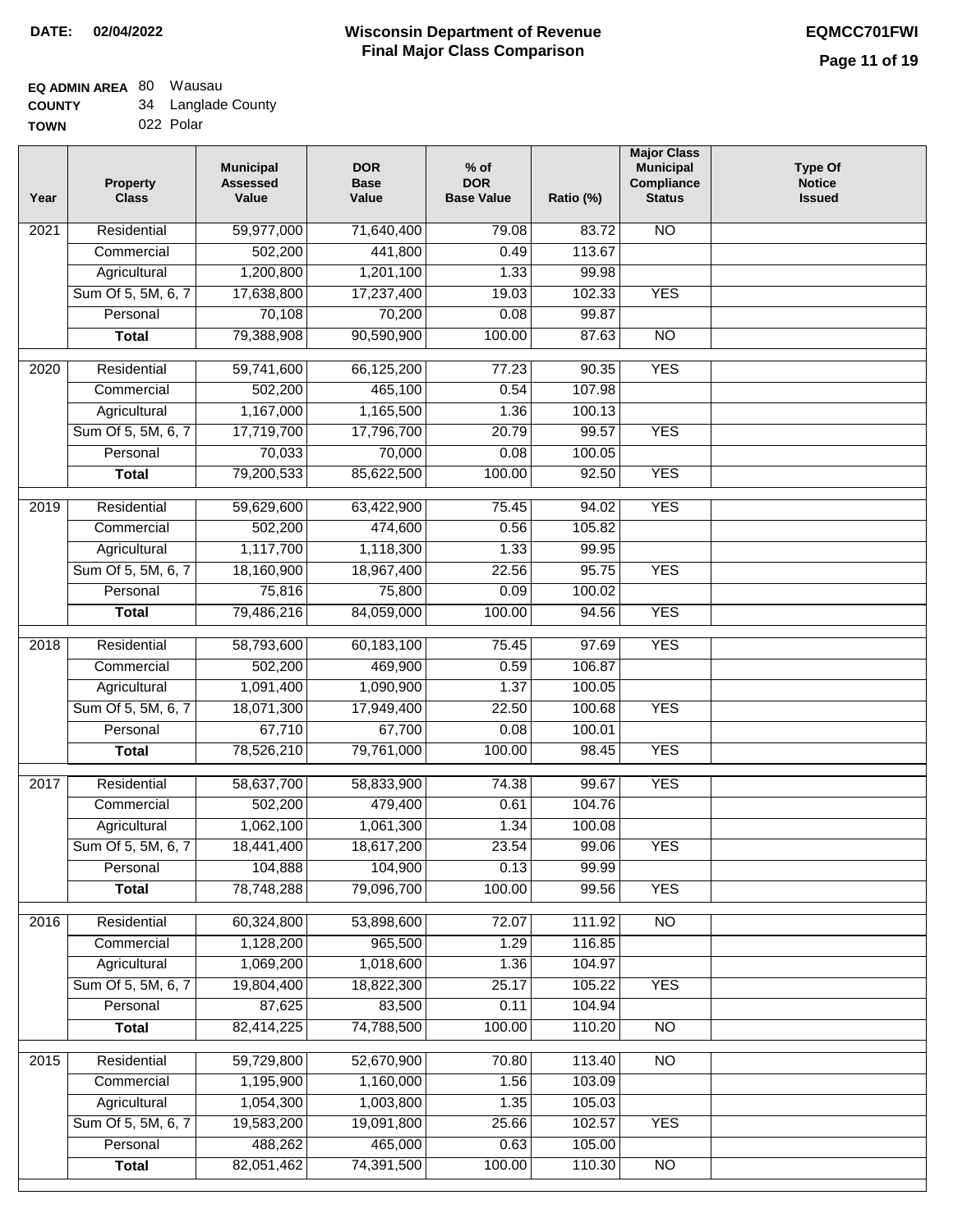# **Wisconsin Department of Revenue Final Major Class Comparison DATE: 02/04/2022 EQMCC701FWI**

#### **EQ ADMIN AREA** 80 Wausau **COUNTY** 34 Langlade County

| <b>UUUNII</b> | ◡᠇ | Langiauc Oou |
|---------------|----|--------------|
| <b>TOWN</b>   |    | 024 Price    |

| Year | <b>Property</b><br><b>Class</b> | <b>Municipal</b><br><b>Assessed</b><br>Value | <b>DOR</b><br><b>Base</b><br>Value | $%$ of<br><b>DOR</b><br><b>Base Value</b> | Ratio (%) | <b>Major Class</b><br><b>Municipal</b><br>Compliance<br><b>Status</b> | <b>Type Of</b><br><b>Notice</b><br><b>Issued</b> |
|------|---------------------------------|----------------------------------------------|------------------------------------|-------------------------------------------|-----------|-----------------------------------------------------------------------|--------------------------------------------------|
| 2021 | Residential                     | 14,847,400                                   | 14,859,600                         | 63.96                                     | 99.92     | <b>YES</b>                                                            |                                                  |
|      | Commercial                      | 381,800                                      | 382,000                            | 1.64                                      | 99.95     |                                                                       |                                                  |
|      | Agricultural                    | 977,600                                      | 978,200                            | 4.21                                      | 99.94     |                                                                       |                                                  |
|      | Sum Of 5, 5M, 6, 7              | 7,013,100                                    | 6,833,300                          | 29.41                                     | 102.63    | <b>YES</b>                                                            |                                                  |
|      | Personal                        | 180,100                                      | 180,100                            | 0.78                                      | 100.00    |                                                                       |                                                  |
|      | <b>Total</b>                    | 23,400,000                                   | 23,233,200                         | 100.00                                    | 100.72    | <b>YES</b>                                                            |                                                  |
| 2020 | Residential                     | 11,549,400                                   | 13,702,200                         | 63.27                                     | 84.29     | $\overline{NO}$                                                       |                                                  |
|      | Commercial                      | 381,800                                      | 402,200                            | 1.86                                      | 94.93     |                                                                       |                                                  |
|      | Agricultural                    | 861,400                                      | 936,300                            | 4.32                                      | 92.00     |                                                                       |                                                  |
|      | Sum Of 5, 5M, 6, 7              | 6,764,700                                    | 6,425,200                          | 29.67                                     | 105.28    | <b>YES</b>                                                            |                                                  |
|      | Personal                        | 174,800                                      | 190,000                            | 0.88                                      | 92.00     |                                                                       |                                                  |
|      | <b>Total</b>                    | 19,732,100                                   | 21,655,900                         | 100.00                                    | 91.12     | $\overline{NO}$                                                       |                                                  |
|      |                                 |                                              |                                    |                                           |           |                                                                       |                                                  |
| 2019 | Residential                     | 11,292,000                                   | 12,912,000                         | 60.63                                     | 87.45     | $\overline{NO}$                                                       |                                                  |
|      | Commercial                      | 381,800                                      | 410,400                            | 1.93                                      | 93.03     |                                                                       |                                                  |
|      | Agricultural                    | 866,600                                      | 902,900                            | 4.24                                      | 95.98     |                                                                       |                                                  |
|      | Sum Of 5, 5M, 6, 7              | 6,949,500                                    | 6,888,900                          | 32.35                                     | 100.88    | <b>YES</b>                                                            |                                                  |
|      | Personal                        | 174,400                                      | 181,700                            | 0.85                                      | 95.98     |                                                                       |                                                  |
|      | <b>Total</b>                    | 19,664,300                                   | 21,295,900                         | 100.00                                    | 92.34     | <b>NO</b>                                                             |                                                  |
| 2018 | Residential                     | 11,250,000                                   | 12,379,900                         | 61.17                                     | 90.87     | <b>YES</b>                                                            |                                                  |
|      | Commercial                      | 381,800                                      | 406,300                            | 2.01                                      | 93.97     |                                                                       |                                                  |
|      | Agricultural                    | 846,900                                      | 872,500                            | 4.31                                      | 97.07     |                                                                       |                                                  |
|      | Sum Of 5, 5M, 6, 7              | 6,819,500                                    | 6,371,600                          | 31.48                                     | 107.03    | <b>YES</b>                                                            |                                                  |
|      | Personal                        | 202,800                                      | 209,100                            | 1.03                                      | 96.99     |                                                                       |                                                  |
|      | <b>Total</b>                    | 19,501,000                                   | 20,239,400                         | 100.00                                    | 96.35     | <b>YES</b>                                                            |                                                  |
| 2017 | Residential                     | 11,200,000                                   | 12,096,100                         | 59.79                                     | 92.59     | <b>YES</b>                                                            |                                                  |
|      | Commercial                      | 381,800                                      | 414,500                            | 2.05                                      | 92.11     |                                                                       |                                                  |
|      | Agricultural                    | 827,500                                      | 852,400                            | 4.21                                      | 97.08     |                                                                       |                                                  |
|      | Sum Of 5, 5M, 6, 7              | 6,972,300                                    | 6,629,100                          | 32.77                                     | 105.18    | <b>YES</b>                                                            |                                                  |
|      | Personal                        | 231,000                                      | 238,200                            | 1.18                                      | 96.98     |                                                                       |                                                  |
|      | <b>Total</b>                    | 19,612,600                                   | 20,230,300                         | 100.00                                    | 96.95     | <b>YES</b>                                                            |                                                  |
| 2016 | Residential                     | 11,007,900                                   | 11,325,800                         | 56.03                                     | 97.19     | <b>YES</b>                                                            |                                                  |
|      | Commercial                      | 381,800                                      | 414,500                            | 2.05                                      | 92.11     |                                                                       |                                                  |
|      | Agricultural                    | 836,700                                      | 835,500                            | 4.13                                      | 100.14    |                                                                       |                                                  |
|      | Sum Of 5, 5M, 6, 7              | 7,066,900                                    | 7,399,000                          | 36.60                                     | 95.51     | <b>YES</b>                                                            |                                                  |
|      | Personal                        | 238,400                                      | 238,400                            | 1.18                                      | 100.00    |                                                                       |                                                  |
|      | <b>Total</b>                    | 19,531,700                                   | 20,213,200                         | 100.00                                    | 96.63     | <b>YES</b>                                                            |                                                  |
|      |                                 |                                              |                                    |                                           |           |                                                                       |                                                  |
| 2015 | Residential                     | 11,534,600                                   | 10,374,400                         | 52.85                                     | 111.18    | N <sub>O</sub>                                                        |                                                  |
|      | Commercial                      | 481,200                                      | 425,100                            | 2.17                                      | 113.20    |                                                                       |                                                  |
|      | Agricultural                    | 830,200                                      | 830,300                            | 4.23                                      | 99.99     |                                                                       |                                                  |
|      | Sum Of 5, 5M, 6, 7              | 7,624,400                                    | 7,761,500                          | 39.54                                     | 98.23     | <b>YES</b>                                                            |                                                  |
|      | Personal                        | 238,500                                      | 238,500                            | 1.21                                      | 100.00    |                                                                       |                                                  |
|      | <b>Total</b>                    | 20,708,900                                   | 19,629,800                         | 100.00                                    | 105.50    | $\overline{NO}$                                                       |                                                  |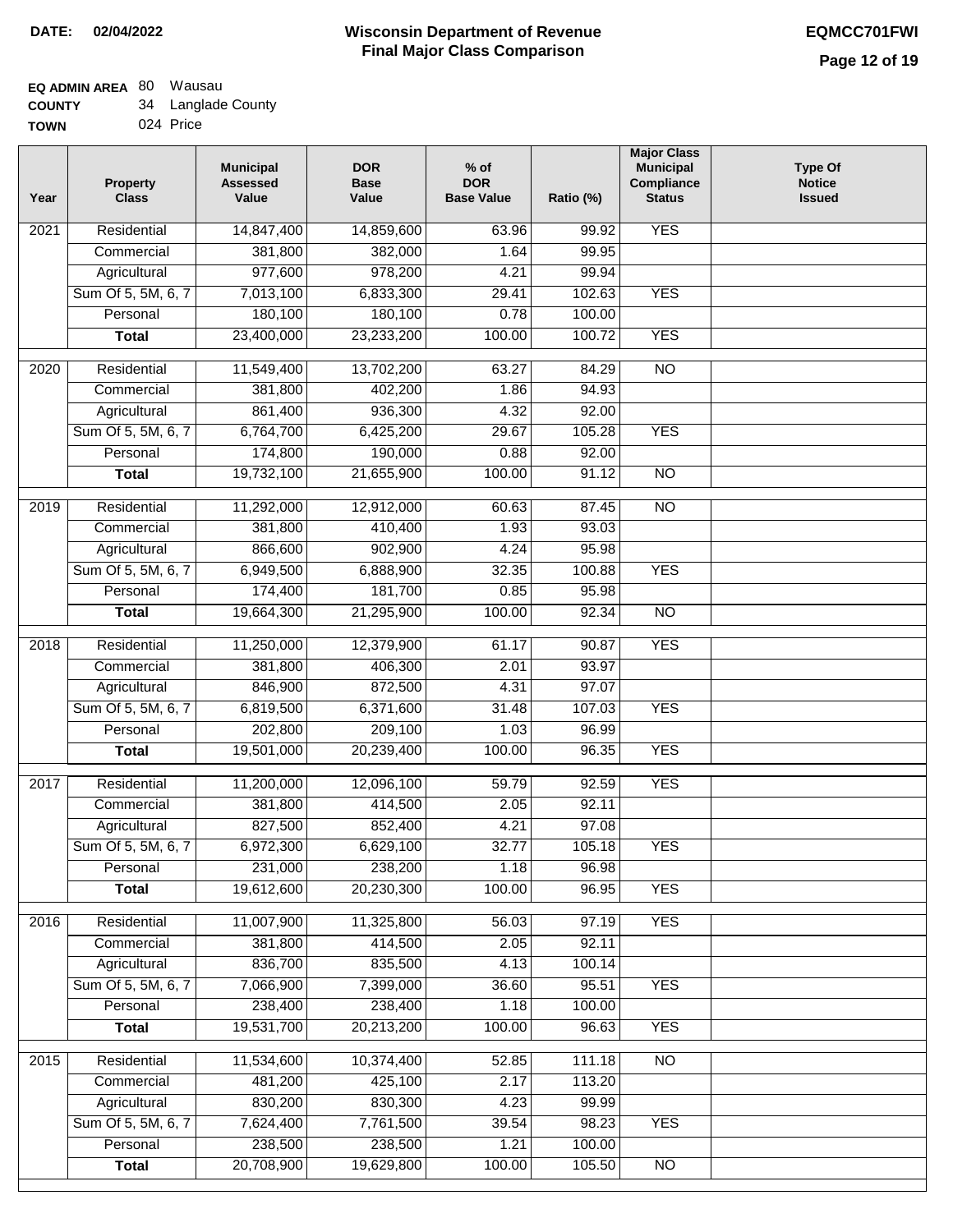| <b>TOWN</b> |  | 026 Rolling |
|-------------|--|-------------|
|-------------|--|-------------|

| Year              | <b>Property</b><br><b>Class</b>    | <b>Municipal</b><br><b>Assessed</b><br>Value | <b>DOR</b><br><b>Base</b><br>Value | % of<br><b>DOR</b><br><b>Base Value</b> | Ratio (%)       | <b>Major Class</b><br><b>Municipal</b><br>Compliance<br><b>Status</b> | <b>Type Of</b><br><b>Notice</b><br><b>Issued</b> |
|-------------------|------------------------------------|----------------------------------------------|------------------------------------|-----------------------------------------|-----------------|-----------------------------------------------------------------------|--------------------------------------------------|
| $\overline{202}1$ | Residential                        | 79,842,200                                   | 87,367,300                         | 78.09                                   | 91.39           | <b>YES</b>                                                            |                                                  |
|                   | Commercial                         | 5,527,100                                    | 5,516,900                          | 4.93                                    | 100.18          |                                                                       |                                                  |
|                   | Agricultural                       | 1,391,100                                    | 1,390,500                          | 1.24                                    | 100.04          |                                                                       |                                                  |
|                   | Sum Of 5, 5M, 6, 7                 | 18,746,800                                   | 17,334,800                         | 15.49                                   | 108.15          | <b>YES</b>                                                            |                                                  |
|                   | Personal                           | 269,478                                      | 269,400                            | 0.24                                    | 100.03          |                                                                       |                                                  |
|                   | <b>Total</b>                       | 105,776,678                                  | 111,878,900                        | 100.00                                  | 94.55           | <b>YES</b>                                                            |                                                  |
| $\overline{2020}$ | Residential                        | 75,062,400                                   | 79,904,200                         | 75.12                                   | 93.94           | <b>YES</b>                                                            |                                                  |
|                   | Commercial                         | 5,280,500                                    | 5,737,000                          | 5.39                                    | 92.04           |                                                                       |                                                  |
|                   | Agricultural                       | 1,278,700                                    | 1,265,300                          | 1.19                                    | 101.06          |                                                                       |                                                  |
|                   | Sum Of 5, 5M, 6, 7                 | 21,991,300                                   | 19,186,400                         | 18.04                                   | 114.62          | $\overline{NO}$                                                       |                                                  |
|                   | Personal                           | 269,100                                      | 269,100                            | 0.25                                    | 100.00          |                                                                       |                                                  |
|                   | <b>Total</b>                       | 103,882,000                                  | 106,362,000                        | 100.00                                  | 97.67           | $\overline{NO}$                                                       | 1st Notice of Non-Compliance                     |
|                   |                                    |                                              |                                    |                                         |                 |                                                                       |                                                  |
| $\frac{2019}{ }$  | Residential                        | 74,428,600                                   | 76,316,900                         | 73.49                                   | 97.53           | <b>YES</b>                                                            |                                                  |
|                   | Commercial                         | 5,272,400                                    | 5,848,900                          | 5.63                                    | 90.14           |                                                                       |                                                  |
|                   | Agricultural                       | 1,194,200                                    | 1,213,700                          | 1.17                                    | 98.39           |                                                                       |                                                  |
|                   | Sum Of 5, 5M, 6, 7                 | 23,267,100                                   | 20,181,600                         | 19.43                                   | 115.29          | $\overline{NO}$                                                       |                                                  |
|                   | Personal                           | 285,200                                      | 282,400                            | 0.27                                    | 100.99          |                                                                       |                                                  |
|                   | <b>Total</b>                       | 104,447,500                                  | 103,843,500                        | 100.00                                  | 100.58          | $\overline{NO}$                                                       |                                                  |
| 2018              | Residential                        | 73,597,000                                   | 72,581,800                         | 72.52                                   | 101.40          | <b>YES</b>                                                            |                                                  |
|                   | Commercial                         | 5,074,500                                    | 5,597,000                          | 5.59                                    | 90.66           |                                                                       |                                                  |
|                   | Agricultural                       | 1,189,900                                    | 1,179,200                          | 1.18                                    | 100.91          |                                                                       |                                                  |
|                   | Sum Of 5, 5M, 6, 7                 | 23,222,500                                   | 20,430,800                         | 20.41                                   | 113.66          | $\overline{3}$                                                        |                                                  |
|                   | Personal                           | 295,000                                      | 292,100                            | 0.29                                    | 100.99          |                                                                       |                                                  |
|                   | <b>Total</b>                       | 103,378,900                                  | 100,080,900                        | 100.00                                  | 103.30          | <b>NO</b>                                                             |                                                  |
| 2017              | Residential                        | 72,856,600                                   | 73,315,500                         | 72.32                                   | 99.37           | <b>YES</b>                                                            |                                                  |
|                   | Commercial                         | 5,035,200                                    | 5,673,100                          | 5.60                                    | 88.76           |                                                                       |                                                  |
|                   | Agricultural                       | 1,152,300                                    | 1,151,200                          | 1.14                                    | 100.10          |                                                                       |                                                  |
|                   | Sum Of 5, 5M, 6, 7                 | 23,094,800                                   | 20,595,000                         | 20.31                                   | 112.14          | <b>NO</b>                                                             |                                                  |
|                   | Personal                           | 671,700                                      | 645,900                            | 0.64                                    | 103.99          |                                                                       |                                                  |
|                   | <b>Total</b>                       | 102,810,600                                  | 101,380,700                        | 100.00                                  | 101.41          | <b>NO</b>                                                             |                                                  |
|                   |                                    |                                              |                                    |                                         |                 |                                                                       |                                                  |
| 2016              | Residential                        | 72,518,100                                   | 68,201,200                         | 69.52<br>5.70                           | 106.33          | <b>YES</b>                                                            |                                                  |
|                   | Commercial                         | 5,035,200<br>1,203,400                       | 5,593,300<br>1,135,000             | 1.16                                    | 90.02<br>106.03 |                                                                       |                                                  |
|                   | Agricultural<br>Sum Of 5, 5M, 6, 7 | 23,045,000                                   | 22,552,100                         | 22.99                                   | 102.19          | <b>YES</b>                                                            |                                                  |
|                   | Personal                           | 637,500                                      | 625,100                            | 0.64                                    | 101.98          |                                                                       |                                                  |
|                   | <b>Total</b>                       | 102,439,200                                  | 98,106,700                         | 100.00                                  | 104.42          | <b>YES</b>                                                            |                                                  |
|                   |                                    |                                              |                                    |                                         |                 |                                                                       |                                                  |
| 2015              | Residential                        | 72,363,000                                   | 68,668,400                         | 69.57                                   | 105.38          | <b>YES</b>                                                            |                                                  |
|                   | Commercial                         | 4,736,900                                    | 5,411,000                          | 5.48                                    | 87.54           | N <sub>O</sub>                                                        |                                                  |
|                   | Agricultural                       | 1,173,500                                    | 1,108,400                          | 1.12                                    | 105.87          |                                                                       |                                                  |
|                   | Sum Of 5, 5M, 6, 7                 | 23,128,100                                   | 22,844,100                         | 23.14                                   | 101.24          | <b>YES</b>                                                            |                                                  |
|                   | Personal                           | 710,900                                      | 670,700                            | 0.68                                    | 105.99          |                                                                       |                                                  |
|                   | <b>Total</b>                       | 102,112,400                                  | 98,702,600                         | 100.00                                  | 103.45          | N <sub>O</sub>                                                        |                                                  |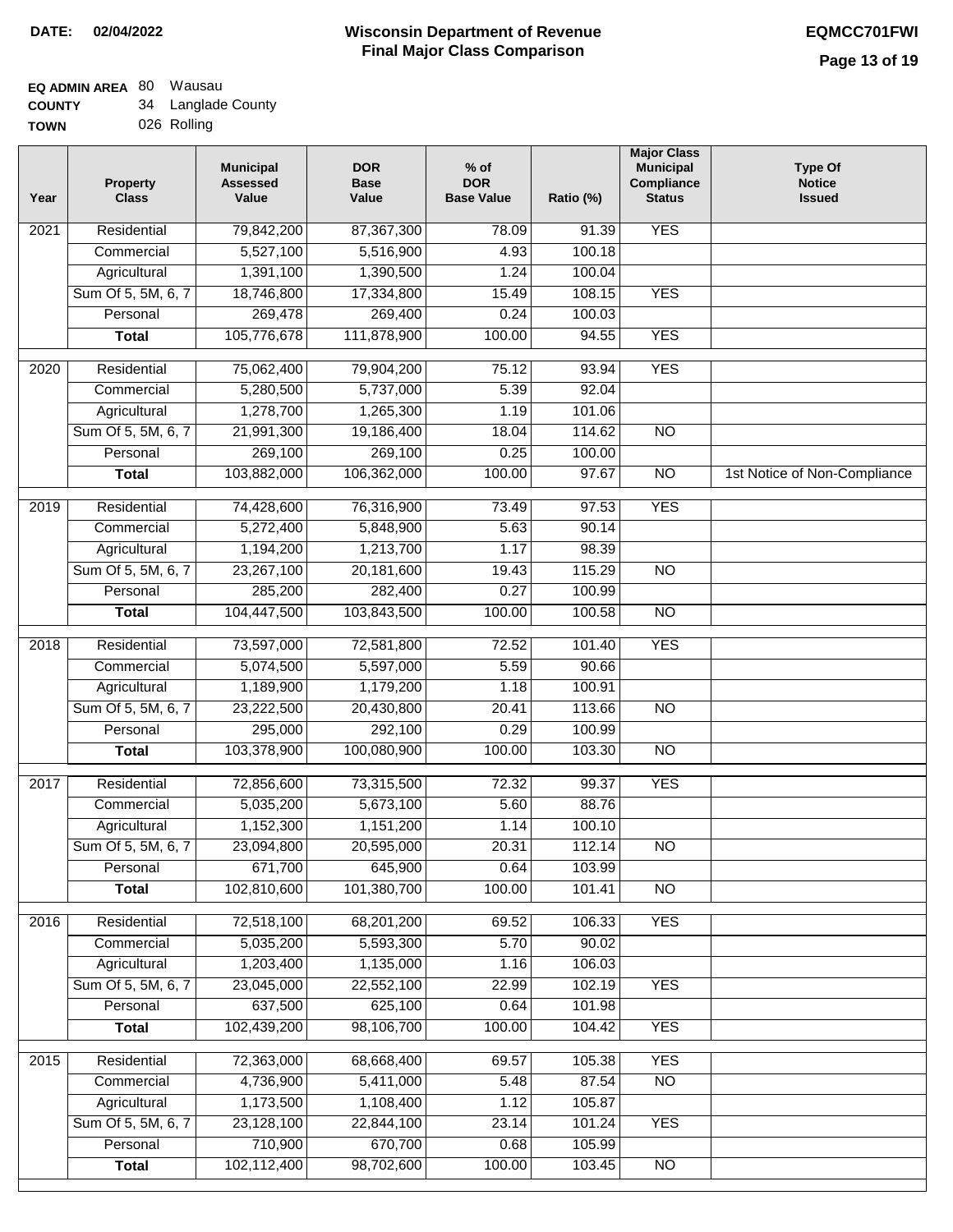# **Wisconsin Department of Revenue Final Major Class Comparison DATE: 02/04/2022 EQMCC701FWI**

# **EQ ADMIN AREA** 80 Wausau **COUNTY**

| <b>COUNTY</b> | 34 Langlade County |
|---------------|--------------------|
| <b>TOWN</b>   | 028 Summit         |

| Year              | <b>Property</b><br><b>Class</b> | <b>Municipal</b><br><b>Assessed</b><br>Value | <b>DOR</b><br><b>Base</b><br>Value | $%$ of<br><b>DOR</b><br><b>Base Value</b> | Ratio (%) | <b>Major Class</b><br><b>Municipal</b><br>Compliance<br><b>Status</b> | <b>Type Of</b><br><b>Notice</b><br><b>Issued</b> |
|-------------------|---------------------------------|----------------------------------------------|------------------------------------|-------------------------------------------|-----------|-----------------------------------------------------------------------|--------------------------------------------------|
| 2021              | Residential                     | 9,146,700                                    | 9,837,600                          | 44.39                                     | 92.98     | <b>YES</b>                                                            |                                                  |
|                   | Commercial                      | 0                                            | $\Omega$                           | 0.00                                      | 0.00      |                                                                       |                                                  |
|                   | Agricultural                    | 221,830                                      | 221,800                            | 1.00                                      | 100.01    |                                                                       |                                                  |
|                   | Sum Of 5, 5M, 6, 7              | 11,077,200                                   | 11,555,100                         | 52.14                                     | 95.86     | <b>YES</b>                                                            |                                                  |
|                   | Personal                        | 545,321                                      | 545,300                            | 2.46                                      | 100.00    |                                                                       |                                                  |
|                   | <b>Total</b>                    | 20,991,051                                   | 22,159,800                         | 100.00                                    | 94.73     | <b>YES</b>                                                            |                                                  |
| $\overline{2020}$ | Residential                     | 9,121,500                                    | 9,911,300                          | 44.70                                     | 92.03     | <b>YES</b>                                                            |                                                  |
|                   | Commercial                      | $\Omega$                                     | $\Omega$                           | 0.00                                      | 0.00      |                                                                       |                                                  |
|                   | Agricultural                    | 213,640                                      | 213,500                            | 0.96                                      | 100.07    |                                                                       |                                                  |
|                   | Sum Of 5, 5M, 6, 7              | 11,282,500                                   | 11,504,400                         | 51.88                                     | 98.07     | <b>YES</b>                                                            |                                                  |
|                   | Personal                        | 544,892                                      | 544,900                            | 2.46                                      | 100.00    |                                                                       |                                                  |
|                   | <b>Total</b>                    | 21, 162, 532                                 | 22,174,100                         | 100.00                                    | 95.44     | <b>YES</b>                                                            |                                                  |
|                   |                                 |                                              |                                    |                                           |           |                                                                       |                                                  |
| 2019              | Residential                     | 9,098,700                                    | 9,997,500                          | 42.93                                     | 91.01     | <b>YES</b>                                                            |                                                  |
|                   | Commercial                      | $\Omega$                                     | $\Omega$                           | 0.00                                      | 0.00      |                                                                       |                                                  |
|                   | Agricultural                    | 205,370                                      | 205,200                            | 0.88                                      | 100.08    |                                                                       |                                                  |
|                   | Sum Of 5, 5M, 6, 7              | 11,381,500                                   | 12,541,200                         | 53.85                                     | 90.75     | <b>YES</b>                                                            |                                                  |
|                   | Personal                        | 543,376                                      | 543,400                            | 2.33                                      | 100.00    |                                                                       |                                                  |
|                   | <b>Total</b>                    | 21,228,946                                   | 23,287,300                         | 100.00                                    | 91.16     | <b>YES</b>                                                            |                                                  |
| 2018              | Residential                     | 8,932,600                                    | 9,524,400                          | 41.79                                     | 93.79     | <b>YES</b>                                                            |                                                  |
|                   | Commercial                      | 0                                            | $\Omega$                           | 0.00                                      | 0.00      |                                                                       |                                                  |
|                   | Agricultural                    | 195,080                                      | 195,000                            | 0.86                                      | 100.04    |                                                                       |                                                  |
|                   | Sum Of 5, 5M, 6, 7              | 11,595,500                                   | 12,526,200                         | 54.96                                     | 92.57     | <b>YES</b>                                                            |                                                  |
|                   | Personal                        | 544,309                                      | 544,400                            | 2.39                                      | 99.98     |                                                                       |                                                  |
|                   | <b>Total</b>                    | 21,267,489                                   | 22,790,000                         | 100.00                                    | 93.32     | <b>YES</b>                                                            |                                                  |
| 2017              | Residential                     | 8,572,500                                    | 8,811,700                          | 41.83                                     | 97.29     | <b>YES</b>                                                            |                                                  |
|                   | Commercial                      | $\Omega$                                     | $\Omega$                           | 0.00                                      | 0.00      |                                                                       |                                                  |
|                   | Agricultural                    | 189,220                                      | 189,200                            | 0.90                                      | 100.01    |                                                                       |                                                  |
|                   | Sum Of 5, 5M, 6, 7              | 11,885,200                                   | 11,527,100                         | $\overline{54.72}$                        | 103.11    | <b>YES</b>                                                            |                                                  |
|                   | Personal                        | 535,727                                      | 535,700                            | 2.54                                      | 100.01    |                                                                       |                                                  |
|                   | <b>Total</b>                    | 21, 182, 647                                 | 21,063,700                         | 100.00                                    | 100.56    | <b>YES</b>                                                            |                                                  |
| 2016              | Residential                     | 8,386,800                                    | 8,344,900                          | 39.54                                     | 100.50    | <b>YES</b>                                                            |                                                  |
|                   | Commercial                      | 0                                            | 0                                  | 0.00                                      | 0.00      |                                                                       |                                                  |
|                   | Agricultural                    | 187,540                                      | 187,400                            | 0.89                                      | 100.07    |                                                                       |                                                  |
|                   | Sum Of 5, 5M, 6, 7              | 12,022,700                                   | 12,038,400                         | 57.03                                     | 99.87     | <b>YES</b>                                                            |                                                  |
|                   | Personal                        | 536,422                                      | 536,400                            | 2.54                                      | 100.00    |                                                                       |                                                  |
|                   | <b>Total</b>                    | 21, 133, 462                                 | 21,107,100                         | 100.00                                    | 100.12    | <b>YES</b>                                                            |                                                  |
| 2015              | Residential                     | 8,203,800                                    | 8,163,400                          | 38.16                                     | 100.49    | <b>YES</b>                                                            |                                                  |
|                   | Commercial                      | 0                                            | $\Omega$                           | 0.00                                      | 0.00      |                                                                       |                                                  |
|                   | Agricultural                    | 186,270                                      | 186,300                            | 0.87                                      | 99.98     |                                                                       |                                                  |
|                   | Sum Of 5, 5M, 6, 7              | 11,868,200                                   | 12,500,900                         | 58.43                                     | 94.94     | <b>YES</b>                                                            |                                                  |
|                   | Personal                        | 542,659                                      | 542,700                            | 2.54                                      | 99.99     |                                                                       |                                                  |
|                   | <b>Total</b>                    | 20,800,929                                   | 21,393,300                         | 100.00                                    | 97.23     | <b>YES</b>                                                            |                                                  |
|                   |                                 |                                              |                                    |                                           |           |                                                                       |                                                  |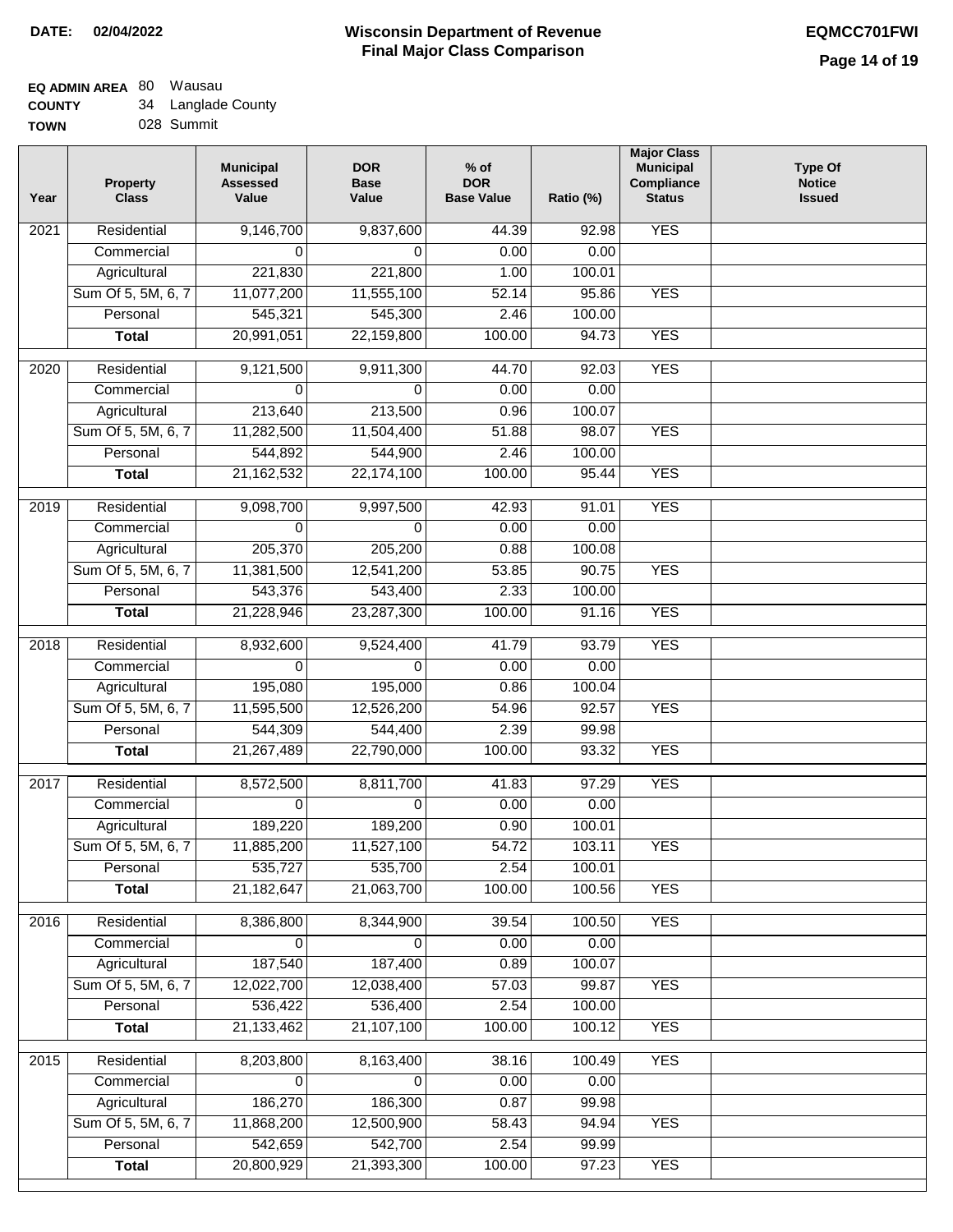# **Wisconsin Department of Revenue Final Major Class Comparison DATE: 02/04/2022 EQMCC701FWI**

# **EQ ADMIN AREA** 80 Wausau **COUNTY**

| <b>COUNTY</b> | 34 | Langlade County |
|---------------|----|-----------------|
| <b>TOWN</b>   |    | 030 Upham       |

| Year | <b>Property</b><br><b>Class</b> | <b>Municipal</b><br><b>Assessed</b><br>Value | <b>DOR</b><br><b>Base</b><br>Value | $%$ of<br><b>DOR</b><br><b>Base Value</b> | Ratio (%)       | <b>Major Class</b><br><b>Municipal</b><br>Compliance<br><b>Status</b> | <b>Type Of</b><br><b>Notice</b><br><b>Issued</b> |
|------|---------------------------------|----------------------------------------------|------------------------------------|-------------------------------------------|-----------------|-----------------------------------------------------------------------|--------------------------------------------------|
| 2021 | Residential                     | 171,333,000                                  | 169,219,000                        | 89.83                                     | 101.25          | <b>YES</b>                                                            |                                                  |
|      | Commercial                      | 3,941,400                                    | 5,199,400                          | 2.76                                      | 75.80           |                                                                       |                                                  |
|      | Agricultural                    | 117,000                                      | 134,500                            | 0.07                                      | 86.99           |                                                                       |                                                  |
|      | Sum Of 5, 5M, 6, 7              | 11,358,400                                   | 11,960,800                         | 6.35                                      | 94.96           |                                                                       |                                                  |
|      | Personal                        | 1,726,300                                    | 1,856,200                          | 0.99                                      | 93.00           |                                                                       |                                                  |
|      | <b>Total</b>                    | 188,476,100                                  | 188,369,900                        | 100.00                                    | 100.06          | <b>YES</b>                                                            |                                                  |
| 2020 | Residential                     | 170,241,300                                  | 169,759,000                        | 89.08                                     | 100.28          | <b>YES</b>                                                            |                                                  |
|      | Commercial                      | 3,808,800                                    | 5,348,300                          | 2.81                                      | 71.22           |                                                                       |                                                  |
|      | Agricultural                    | 126,400                                      | 129,900                            | 0.07                                      | 97.31           |                                                                       |                                                  |
|      | Sum Of 5, 5M, 6, 7              | 11,792,500                                   | 13,563,200                         | 7.12                                      | 86.94           |                                                                       |                                                  |
|      | Personal                        | 1,724,400                                    | 1,777,800                          | 0.93                                      | 97.00           |                                                                       |                                                  |
|      | <b>Total</b>                    | 187,693,400                                  | 190,578,200                        | 100.00                                    | 98.49           | <b>YES</b>                                                            |                                                  |
| 2019 | Residential                     | 170,059,800                                  | 176,851,000                        | 90.03                                     | 96.16           | <b>YES</b>                                                            |                                                  |
|      | Commercial                      | 3,966,300                                    | 5,486,100                          | 2.79                                      | 72.30           |                                                                       |                                                  |
|      | Agricultural                    | 122,000                                      | 124,800                            | 0.06                                      | 97.76           |                                                                       |                                                  |
|      | Sum Of 5, 5M, 6, 7              | 11,573,400                                   | 12,236,700                         | 6.23                                      | 94.58           |                                                                       |                                                  |
|      | Personal                        | 1,738,300                                    | 1,738,300                          | 0.88                                      | 100.00          |                                                                       |                                                  |
|      | <b>Total</b>                    | 187,459,800                                  | 196,436,900                        | 100.00                                    | 95.43           | <b>YES</b>                                                            |                                                  |
|      |                                 |                                              |                                    |                                           |                 |                                                                       |                                                  |
| 2018 | Residential                     | 168,482,900                                  | 170,129,300                        | 89.54                                     | 99.03           | <b>YES</b>                                                            |                                                  |
|      | Commercial                      | 3,965,500                                    | 5,431,000                          | 2.86                                      | 73.02           |                                                                       |                                                  |
|      | Agricultural                    | 122,600                                      | 122,200                            | 0.06                                      | 100.33          |                                                                       |                                                  |
|      | Sum Of 5, 5M, 6, 7              | 11,796,500                                   | 12,407,800                         | 6.53                                      | 95.07           |                                                                       |                                                  |
|      | Personal                        | 1,906,600                                    | 1,906,600                          | 1.00                                      | 100.00          |                                                                       |                                                  |
|      | <b>Total</b>                    | 186,274,100                                  | 189,996,900                        | 100.00                                    | 98.04           | <b>YES</b>                                                            |                                                  |
| 2017 | Residential                     | 168,737,000                                  | 159,909,800                        | 89.46                                     | 105.52          | <b>YES</b>                                                            |                                                  |
|      | Commercial                      | 3,965,500                                    | 5,541,800                          | 3.10                                      | 71.56           |                                                                       |                                                  |
|      | Agricultural                    | 118,700                                      | 119,000                            | 0.07                                      | 99.75           |                                                                       |                                                  |
|      | Sum Of 5, 5M, 6, 7              | 12,775,300                                   | 11,439,400                         | 6.40                                      | 111.68          |                                                                       |                                                  |
|      | Personal                        | 1,750,200                                    | 1,732,900                          | 0.97                                      | 101.00          |                                                                       |                                                  |
|      | <b>Total</b>                    | 187,346,700                                  | 178,742,900                        | 100.00                                    | 104.81          | <b>YES</b>                                                            |                                                  |
| 2016 | Residential                     | 167,335,600                                  | 166,130,500                        | 88.89                                     | 100.73          | <b>YES</b>                                                            |                                                  |
|      | Commercial                      | 3,910,200                                    | 5,487,000                          | 2.94                                      | 71.26           |                                                                       |                                                  |
|      | Agricultural                    | 115,900                                      | 117,600                            | 0.06                                      | 98.55           |                                                                       |                                                  |
|      | Sum Of 5, 5M, 6, 7              | 12,780,200                                   | 13,370,000                         | 7.15                                      | 95.59           |                                                                       |                                                  |
|      | Personal                        | 1,758,900                                    | 1,779,700                          | 0.95                                      | 98.83           |                                                                       |                                                  |
|      | <b>Total</b>                    | 185,900,800                                  | 186,884,800                        | 100.00                                    | 99.47           | <b>YES</b>                                                            |                                                  |
|      |                                 |                                              |                                    |                                           |                 |                                                                       |                                                  |
| 2015 | Residential                     | 167,221,500                                  | 167,583,100                        | 89.23                                     | 99.78           | <b>YES</b>                                                            |                                                  |
|      | Commercial                      | 3,912,100                                    | 5,599,000                          | 2.98                                      | 69.87           |                                                                       |                                                  |
|      | Agricultural                    | 116,000                                      | 116,100                            | 0.06                                      | 99.91           |                                                                       |                                                  |
|      | Sum Of 5, 5M, 6, 7<br>Personal  | 12,618,600<br>1,748,200                      | 12,764,100<br>1,746,400            | 6.80<br>0.93                              | 98.86<br>100.10 | <b>YES</b>                                                            |                                                  |
|      | <b>Total</b>                    | 185,616,400                                  | 187,808,700                        | 100.00                                    | 98.83           | <b>YES</b>                                                            |                                                  |
|      |                                 |                                              |                                    |                                           |                 |                                                                       |                                                  |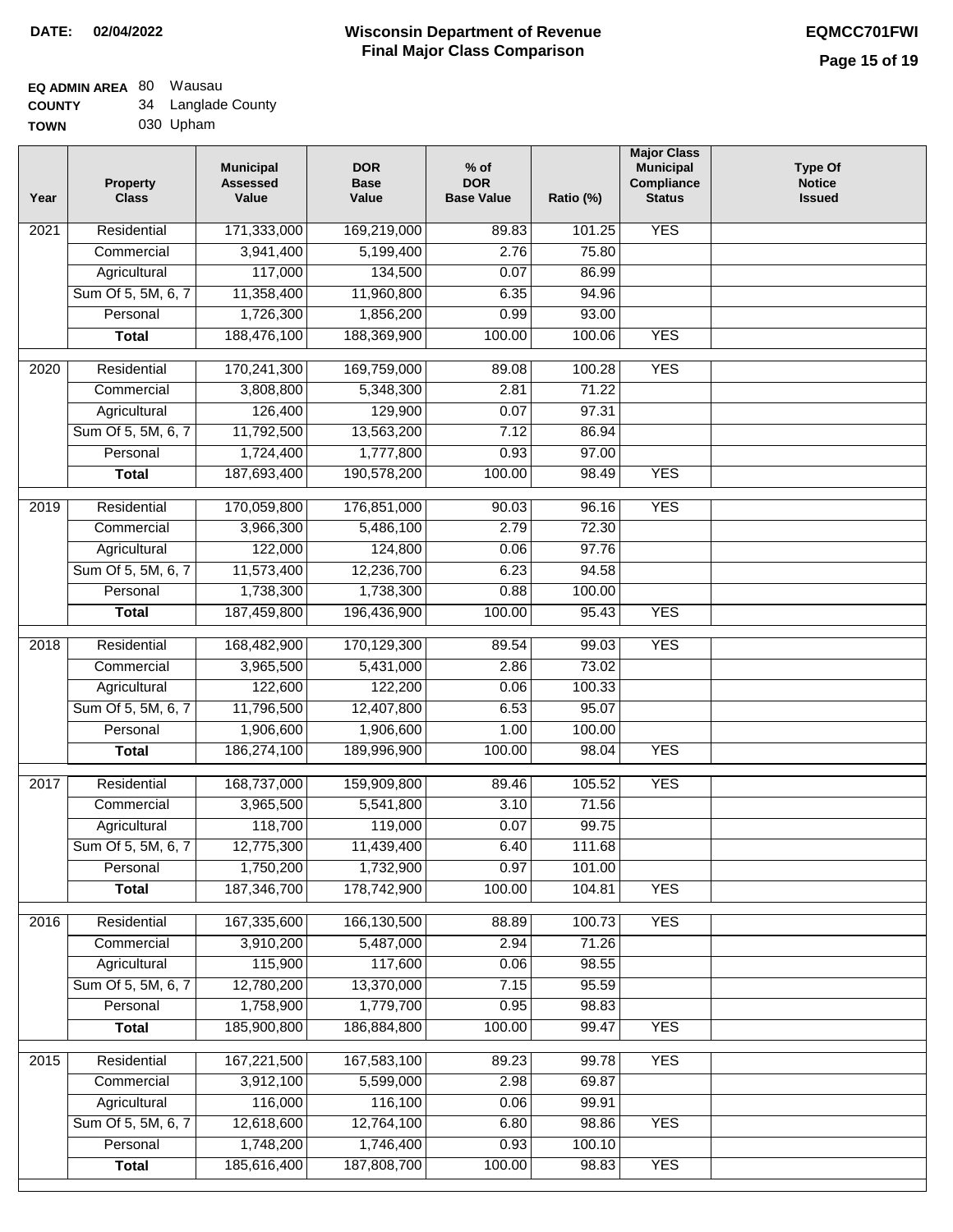| <b>TOWN</b> | 032 Vilas |
|-------------|-----------|
|             |           |

| Year              | <b>Property</b><br><b>Class</b> | <b>Municipal</b><br><b>Assessed</b><br>Value | <b>DOR</b><br><b>Base</b><br>Value | % of<br><b>DOR</b><br><b>Base Value</b> | Ratio (%) | <b>Major Class</b><br><b>Municipal</b><br>Compliance<br><b>Status</b> | <b>Type Of</b><br><b>Notice</b><br><b>Issued</b> |
|-------------------|---------------------------------|----------------------------------------------|------------------------------------|-----------------------------------------|-----------|-----------------------------------------------------------------------|--------------------------------------------------|
| $\overline{202}1$ | Residential                     | 13,484,674                                   | 16,482,800                         | 51.07                                   | 81.81     | <b>NO</b>                                                             |                                                  |
|                   | Commercial                      | 526,100                                      | 442,300                            | 1.37                                    | 118.95    |                                                                       |                                                  |
|                   | Agricultural                    | 465,071                                      | 465,200                            | 1.44                                    | 99.97     |                                                                       |                                                  |
|                   | Sum Of 5, 5M, 6, 7              | 14,303,696                                   | 14,559,100                         | 45.11                                   | 98.25     | <b>YES</b>                                                            |                                                  |
|                   | Personal                        | 327,282                                      | 327,300                            | 1.01                                    | 99.99     |                                                                       |                                                  |
|                   | <b>Total</b>                    | 29,106,823                                   | 32,276,700                         | 100.00                                  | 90.18     | $\overline{NO}$                                                       |                                                  |
| $\overline{2020}$ | Residential                     | 13,430,474                                   | 15,223,300                         | 48.93                                   | 88.22     | $\overline{NO}$                                                       |                                                  |
|                   | Commercial                      | 488,460                                      | 426,000                            | 1.37                                    | 114.66    |                                                                       |                                                  |
|                   | Agricultural                    | 446,977                                      | 447,000                            | 1.44                                    | 99.99     |                                                                       |                                                  |
|                   | Sum Of 5, 5M, 6, 7              | 14,358,776                                   | 14,692,800                         | 47.22                                   | 97.73     | <b>YES</b>                                                            |                                                  |
|                   | Personal                        | 323,958                                      | 323,900                            | 1.04                                    | 100.02    |                                                                       |                                                  |
|                   | <b>Total</b>                    | 29,048,645                                   | 31,113,000                         | 100.00                                  | 93.36     | $\overline{NO}$                                                       |                                                  |
| 2019              | Residential                     | 13,256,264                                   | 14,462,300                         | 46.46                                   | 91.66     | <b>YES</b>                                                            |                                                  |
|                   | Commercial                      | 481,210                                      | 427,200                            | 1.37                                    | 112.64    |                                                                       |                                                  |
|                   | Agricultural                    | 430,284                                      | 430,400                            | 1.38                                    | 99.97     |                                                                       |                                                  |
|                   | Sum Of 5, 5M, 6, 7              | 14,361,536                                   | 15,461,200                         | 49.67                                   | 92.89     | <b>YES</b>                                                            |                                                  |
|                   | Personal                        | 347,102                                      | 347,100                            | 1.12                                    | 100.00    |                                                                       |                                                  |
|                   | <b>Total</b>                    | 28,876,396                                   | 31,128,200                         | 100.00                                  | 92.77     | <b>YES</b>                                                            |                                                  |
| 2018              | Residential                     | 12,747,184                                   | 13,417,500                         | 44.76                                   | 95.00     | <b>YES</b>                                                            |                                                  |
|                   | Commercial                      | 441,970                                      | 384,100                            | 1.28                                    | 115.07    |                                                                       |                                                  |
|                   | Agricultural                    | 417,963                                      | 418,000                            | 1.39                                    | 99.99     |                                                                       |                                                  |
|                   | Sum Of 5, 5M, 6, 7              | 14,675,316                                   | 15,387,000                         | 51.33                                   | 95.37     | <b>YES</b>                                                            |                                                  |
|                   | Personal                        | 371,593                                      | 371,600                            | 1.24                                    | 100.00    |                                                                       |                                                  |
|                   | <b>Total</b>                    | 28,654,026                                   | 29,978,200                         | 100.00                                  | 95.58     | <b>YES</b>                                                            |                                                  |
| $\overline{2017}$ | Residential                     | 12,632,254                                   | 13,171,800                         | 46.56                                   | 95.90     | <b>YES</b>                                                            |                                                  |
|                   | Commercial                      | 446,450                                      | 394,200                            | 1.39                                    | 113.25    |                                                                       |                                                  |
|                   | Agricultural                    | 408,087                                      | 408,200                            | 1.44                                    | 99.97     |                                                                       |                                                  |
|                   | Sum Of 5, 5M, 6, 7              | 14,566,416                                   | 13,822,300                         | 48.86                                   | 105.38    | <b>YES</b>                                                            |                                                  |
|                   | Personal                        | 495,408                                      | 495,500                            | 1.75                                    | 99.98     |                                                                       |                                                  |
|                   | <b>Total</b>                    | 28,548,615                                   | 28,292,000                         | 100.00                                  | 100.91    | <b>YES</b>                                                            |                                                  |
| 2016              | Residential                     | 12,460,044                                   | 11,175,100                         | 41.10                                   | 111.50    | N <sub>O</sub>                                                        |                                                  |
|                   | Commercial                      | 434,880                                      | 382,600                            | 1.41                                    | 113.66    |                                                                       |                                                  |
|                   | Agricultural                    | 402,149                                      | 402,200                            | 1.48                                    | 99.99     |                                                                       |                                                  |
|                   | Sum Of 5, 5M, 6, 7              | 14,484,874                                   | 14,773,800                         | 54.33                                   | 98.04     | <b>YES</b>                                                            |                                                  |
|                   | Personal                        | 459,630                                      | 459,600                            | 1.69                                    | 100.01    |                                                                       |                                                  |
|                   | <b>Total</b>                    | 28,241,577                                   | 27,193,300                         | 100.00                                  | 103.85    | N <sub>O</sub>                                                        |                                                  |
| 2015              | Residential                     | 12,336,614                                   | 11,279,100                         | 41.11                                   | 109.38    | <b>YES</b>                                                            |                                                  |
|                   | Commercial                      | 407,070                                      | 362,100                            | 1.32                                    | 112.42    |                                                                       |                                                  |
|                   | Agricultural                    | 397,175                                      | 397,200                            | 1.45                                    | 99.99     |                                                                       |                                                  |
|                   | Sum Of 5, 5M, 6, 7              | 14,659,336                                   | 14,953,800                         | 54.50                                   | 98.03     | <b>YES</b>                                                            |                                                  |
|                   | Personal                        | 444,037                                      | 444,100                            | 1.62                                    | 99.99     |                                                                       |                                                  |
|                   | <b>Total</b>                    | 28,244,232                                   | 27,436,300                         | 100.00                                  | 102.94    | <b>YES</b>                                                            |                                                  |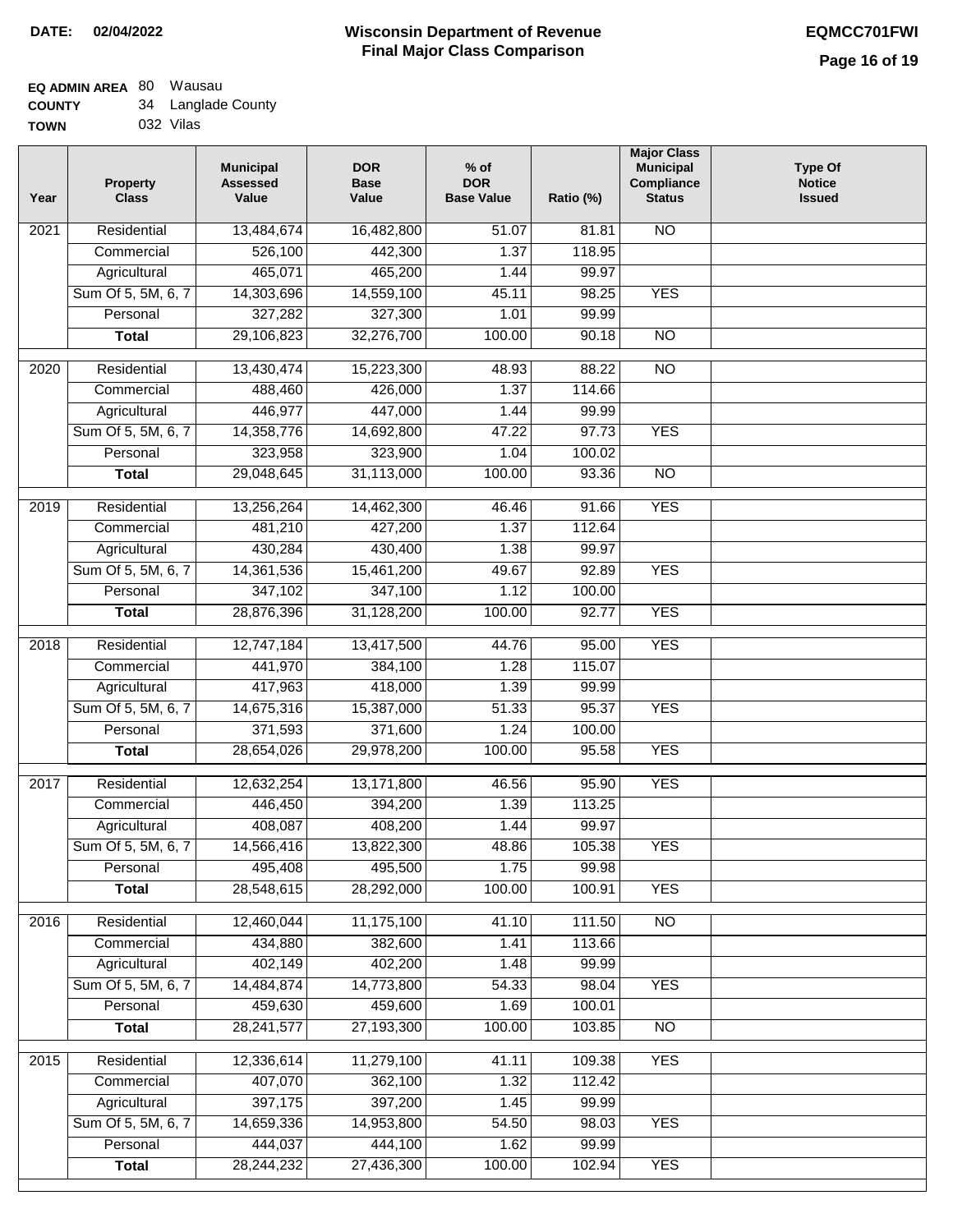#### **EQ ADMIN AREA** 80 Wausau **COUNTY** 34 Langlade County

**TOWN** 034 Wolf River

|                                                               | 84.04  |                           |
|---------------------------------------------------------------|--------|---------------------------|
| 105,367,500<br>112,080,200<br>Residential<br>2021             |        | <b>YES</b><br>94.01       |
| 3,971,600<br>Commercial<br>3,454,900                          | 2.59   | 114.96                    |
| 678,500<br>737,200<br>Agricultural                            | 0.55   | 92.04                     |
| Sum Of 5, 5M, 6, 7<br>17,490,500<br>16,882,800                | 12.66  | <b>YES</b><br>103.60      |
| 191,300<br>208,000<br>Personal                                | 0.16   | 91.97                     |
| 127,699,400<br>133,363,100<br><b>Total</b>                    | 100.00 | 95.75<br><b>YES</b>       |
| $\frac{1}{2020}$<br>Residential<br>102,548,500<br>111,240,800 | 83.31  | <b>YES</b><br>92.19       |
| Commercial<br>3,954,600<br>3,636,700                          | 2.72   | 108.74                    |
| 687,900<br>709,900<br>Agricultural                            | 0.53   | 96.90                     |
| Sum Of 5, 5M, 6, 7<br>17,936,600<br>17,734,600                | 13.28  | 101.14<br><b>YES</b>      |
| 196,700<br>202,800<br>Personal                                | 0.15   | 96.99                     |
| <b>Total</b><br>125,324,300<br>133,524,800                    | 100.00 | <b>YES</b><br>93.86       |
|                                                               |        |                           |
| 2019<br>Residential<br>101,071,900<br>103,510,700             | 82.99  | <b>YES</b><br>97.64       |
| Commercial<br>3,840,500<br>3,590,900                          | 2.88   | 106.95                    |
| 688,700<br>682,000<br>Agricultural                            | 0.55   | 100.98                    |
| Sum Of 5, 5M, 6, 7<br>18,157,100<br>16,726,400                | 13.41  | <b>YES</b><br>108.55      |
| 217,100<br>Personal<br>215,000                                | 0.17   | 100.98                    |
| 123,975,300<br>124,725,000<br><b>Total</b>                    | 100.00 | <b>YES</b><br>99.40       |
| 2018<br>Residential<br>99,471,800<br>98,007,600               | 82.46  | <b>YES</b><br>101.49      |
| Commercial<br>3,840,500<br>3,555,400                          | 2.99   | 108.02                    |
| 704,000<br>663,900<br>Agricultural                            | 0.56   | 106.04                    |
| Sum Of 5, 5M, 6, 7<br>18,746,900<br>16,466,300                | 13.85  | <b>NO</b><br>113.85       |
| 164,500<br>155,200<br>Personal                                | 0.13   | 105.99                    |
| 122,927,700<br>118,848,400<br><b>Total</b>                    | 100.00 | 103.43<br>$\overline{10}$ |
| Residential<br>98,923,400<br>93,753,900<br>2017               | 79.19  | <b>YES</b><br>105.51      |
| 4,215,200<br>3,990,900<br>Commercial                          | 3.37   | 105.62                    |
| 693,100<br>648,400<br>Agricultural                            | 0.55   | 106.89                    |
| Sum Of 5, 5M, 6, 7<br>19,620,200<br>19,764,500                | 16.69  | 99.27<br><b>YES</b>       |
| 252,600<br>Personal<br>236,100                                | 0.20   | 106.99                    |
| 123,704,500<br>118,393,800<br><b>Total</b>                    | 100.00 | 104.49<br><b>YES</b>      |
| 2016<br>Residential<br>98,537,700<br>91,579,300               | 79.54  | <b>YES</b><br>107.60      |
| Commercial<br>4,074,700<br>3,859,800                          | 3.35   | 105.57                    |
| 651,500<br>638,700<br>Agricultural                            | 0.55   | 102.00                    |
| 19,701,000<br>Sum Of 5, 5M, 6, 7<br>18,791,100                | 16.32  | 104.84<br><b>YES</b>      |
| 268,900<br>263,600<br>Personal                                | 0.23   | 102.01                    |
| 123,233,800<br>115,132,500<br><b>Total</b>                    | 100.00 | 107.04<br><b>YES</b>      |
| 2015<br>97,873,100<br>96,723,600<br>Residential               | 79.84  | 101.19<br><b>YES</b>      |
| 4,003,200<br>3,866,500<br>Commercial                          | 3.19   | 103.54                    |
| 649,000<br>Agricultural<br>636,700                            | 0.53   | 101.93                    |
| Sum Of 5, 5M, 6, 7<br>19,701,400<br>19,651,200                | 16.22  | 100.26<br><b>YES</b>      |
| Personal<br>268,000<br>268,000                                | 0.22   | 100.00                    |
| 122,494,700<br>121,146,000<br><b>Total</b>                    | 100.00 | <b>YES</b><br>101.11      |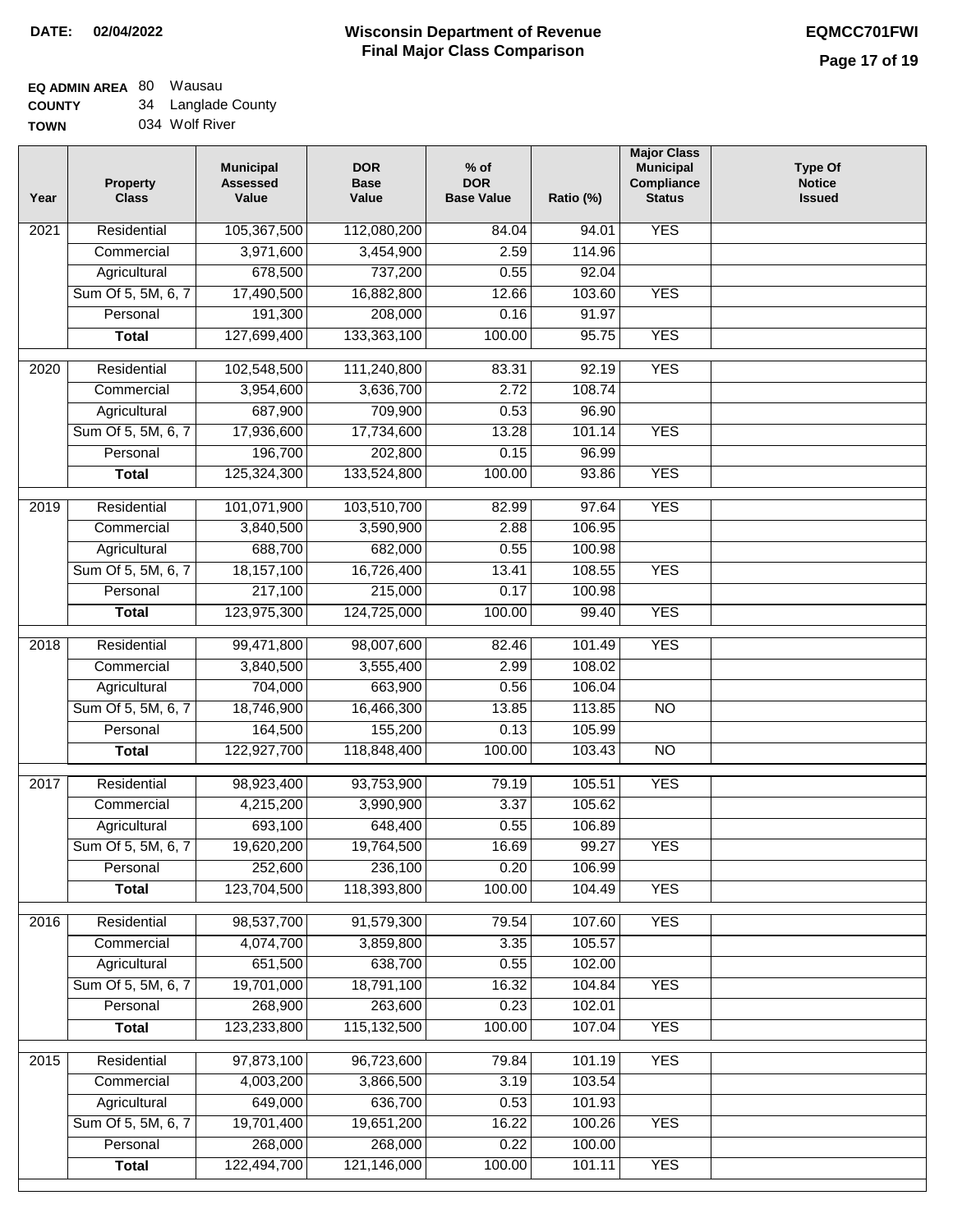#### **EQ ADMIN AREA** 80 Wausau **COUNTY** 34 Langlade County

**VILLAGE** 191 White Lake

| Year | <b>Property</b><br><b>Class</b> | <b>Municipal</b><br><b>Assessed</b><br>Value | <b>DOR</b><br><b>Base</b><br>Value | $%$ of<br><b>DOR</b><br><b>Base Value</b> | Ratio (%) | <b>Major Class</b><br><b>Municipal</b><br>Compliance<br><b>Status</b> | <b>Type Of</b><br><b>Notice</b><br><b>Issued</b> |
|------|---------------------------------|----------------------------------------------|------------------------------------|-------------------------------------------|-----------|-----------------------------------------------------------------------|--------------------------------------------------|
| 2021 | Residential                     | 16,987,100                                   | 16,615,800                         | 87.75                                     | 102.23    | <b>YES</b>                                                            |                                                  |
|      | Commercial                      | 1,678,700                                    | 1,866,800                          | 9.86                                      | 89.92     |                                                                       |                                                  |
|      | Agricultural                    | 8,600                                        | 8,600                              | 0.05                                      | 100.00    |                                                                       |                                                  |
|      | Sum Of 5, 5M, 6, 7              | 429,400                                      | 420,100                            | 2.22                                      | 102.21    |                                                                       |                                                  |
|      | Personal                        | 25,000                                       | 25,000                             | 0.13                                      | 100.00    |                                                                       |                                                  |
|      | <b>Total</b>                    | 19,128,800                                   | 18,936,300                         | 100.00                                    | 101.02    | <b>YES</b>                                                            |                                                  |
| 2020 | Residential                     | 12,418,500                                   | 15,590,700                         | 88.39                                     | 79.65     | $\overline{NO}$                                                       |                                                  |
|      | Commercial                      | 1,368,800                                    | 1,477,200                          | 8.37                                      | 92.66     |                                                                       |                                                  |
|      | Agricultural                    | 7,300                                        | 9,600                              | 0.05                                      | 76.04     |                                                                       |                                                  |
|      | Sum Of 5, 5M, 6, 7              | 558,500                                      | 537,100                            | 3.05                                      | 103.98    |                                                                       |                                                  |
|      | Personal                        | 21,600                                       | 23,700                             | 0.13                                      | 91.14     |                                                                       |                                                  |
|      | <b>Total</b>                    | 14,374,700                                   | 17,638,300                         | 100.00                                    | 81.50     | $\overline{NO}$                                                       | 1st Notice of Non-Compliance                     |
|      |                                 |                                              |                                    |                                           |           |                                                                       |                                                  |
| 2019 | Residential                     | 12,468,700                                   | 15,075,400                         | 88.08                                     | 82.71     | $\overline{3}$                                                        |                                                  |
|      | Commercial                      | 1,368,800                                    | 1,507,400                          | 8.81                                      | 90.81     |                                                                       |                                                  |
|      | Agricultural                    | 7,400                                        | 9,300                              | 0.05                                      | 79.57     |                                                                       |                                                  |
|      | Sum Of 5, 5M, 6, 7              | 558,500                                      | 499,000                            | 2.92                                      | 111.92    |                                                                       |                                                  |
|      | Personal                        | 22,600                                       | 24,500                             | 0.14                                      | 92.24     |                                                                       |                                                  |
|      | <b>Total</b>                    | 14,426,000                                   | 17,115,600                         | 100.00                                    | 84.29     | $\overline{NO}$                                                       |                                                  |
| 2018 | Residential                     | 12,421,500                                   | 14,447,900                         | 87.85                                     | 85.97     | $\overline{10}$                                                       |                                                  |
|      | Commercial                      | 1,368,800                                    | 1,492,500                          | 9.08                                      | 91.71     |                                                                       |                                                  |
|      | Agricultural                    | 7,800                                        | 9,100                              | 0.06                                      | 85.71     |                                                                       |                                                  |
|      | Sum Of 5, 5M, 6, 7              | 558,500                                      | 473,500                            | 2.88                                      | 117.95    |                                                                       |                                                  |
|      | Personal                        | 23,000                                       | 23,000                             | 0.14                                      | 100.00    |                                                                       |                                                  |
|      | <b>Total</b>                    | 14,379,600                                   | 16,446,000                         | 100.00                                    | 87.44     | <b>NO</b>                                                             |                                                  |
| 2017 | Residential                     | 12,322,800                                   | 14,509,100                         | 87.30                                     | 84.93     | <b>NO</b>                                                             |                                                  |
|      | Commercial                      | 1,368,800                                    | 1,523,000                          | 9.16                                      | 89.88     |                                                                       |                                                  |
|      | Agricultural                    | 8,600                                        | 8,800                              | 0.05                                      | 97.73     |                                                                       |                                                  |
|      | Sum Of 5, 5M, 6, 7              | 558,500                                      | 551,900                            | 3.32                                      | 101.20    |                                                                       |                                                  |
|      | Personal                        | 26,200                                       | 26,700                             | 0.16                                      | 98.13     |                                                                       |                                                  |
|      | <b>Total</b>                    | 14,284,900                                   | 16,619,500                         | 100.00                                    | 85.95     | <b>NO</b>                                                             |                                                  |
| 2016 | Residential                     | 12,371,600                                   | 12,571,100                         | 86.19                                     | 98.41     | <b>YES</b>                                                            |                                                  |
|      | Commercial                      | 1,368,800                                    | 1,382,500                          | 9.48                                      | 99.01     |                                                                       |                                                  |
|      | Agricultural                    | 7,900                                        | 8,700                              | 0.06                                      | 90.80     |                                                                       |                                                  |
|      | Sum Of 5, 5M, 6, 7              | 602,200                                      | 575,000                            | 3.94                                      | 104.73    |                                                                       |                                                  |
|      | Personal                        | 46,000                                       | 47,400                             | 0.32                                      | 97.05     |                                                                       |                                                  |
|      | <b>Total</b>                    | 14,396,500                                   | 14,584,700                         | 100.00                                    | 98.71     | <b>YES</b>                                                            |                                                  |
| 2015 | Residential                     | 12,344,600                                   | 13,066,000                         | 85.60                                     | 94.48     | <b>YES</b>                                                            |                                                  |
|      | Commercial                      | 1,368,800                                    | 1,410,700                          | 9.24                                      | 97.03     | <b>YES</b>                                                            |                                                  |
|      | Agricultural                    | 8,000                                        | 8,600                              | 0.06                                      | 93.02     |                                                                       |                                                  |
|      | Sum Of 5, 5M, 6, 7              | 629,700                                      | 720,900                            | 4.72                                      | 87.35     |                                                                       |                                                  |
|      | Personal                        | 54,500                                       | 57,500                             | 0.38                                      | 94.78     |                                                                       |                                                  |
|      | <b>Total</b>                    | 14,405,600                                   | 15,263,700                         | 100.00                                    | 94.38     | <b>YES</b>                                                            |                                                  |
|      |                                 |                                              |                                    |                                           |           |                                                                       |                                                  |